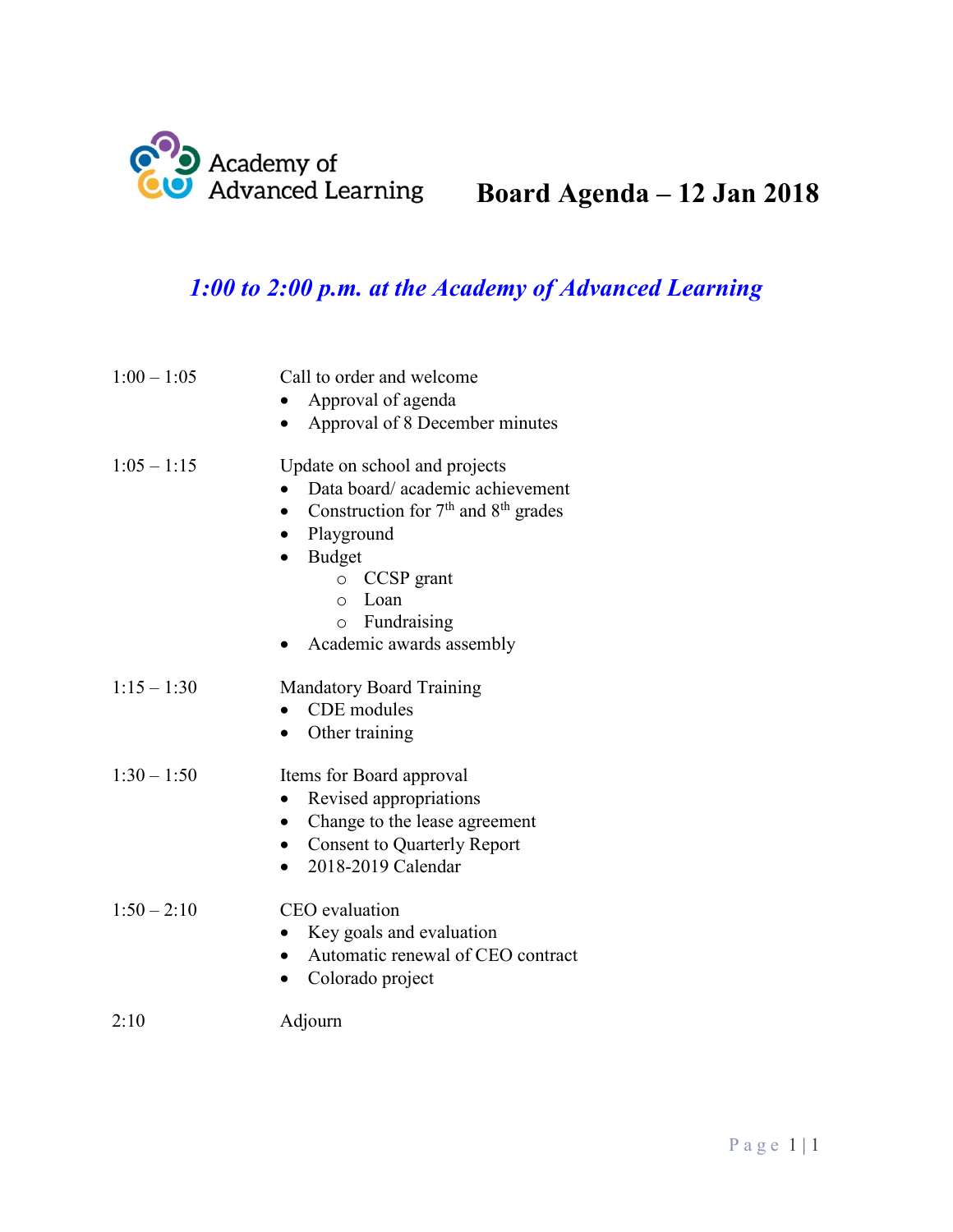#### Academy of Advanced Learning Board Meeting Minutes January 12, 2018

Present: Tammy Clementi, Rachel Trice, Dwight Jones, Aljean Tucker, Mike Miles

The meeting was called to order by Tammy Clementi.

- The agenda was approved
- The minutes for the December 8, 2017 Board meeting were approved.

Updates on school and projects:

- Data for academic achievement showed an average of one year's growth for mid year assessments.
- Mid year data did not show as much growth in kindergarten
- A second bid was set with Faurot Construction for the 7/8 wing. We may not make our original budget of \$500,00 for this construction due to rise in economy which raises costs. New goal is to stay under \$640,000.
- Playground fence was installed as well as a free offer for astro-turf which will installed on the PE field.
- Budget:
	- o Received \$195,000 from CCSP
	- o Will receive a loan at low interest from Jean Ellis in May for ?200,000
	- o \$50,000 from landlord
- Academic awards assembly January 30<sup>th</sup> at 5:30 pm. 500 family members expected.

Mandatory Board Training:

- Board members must have completed modules by 12/31/17!! Two members still need to get their modules to Mike.
- There is a League of Charter Schools Conference January 12<sup>th</sup> in which Rachel Trice will attend.

Items for Board Approval:

- Appropriation Resolution was unanimously passed with Dwight bringing the resolution forward and Rachel seconding. ( resvision was bottom line ending fund balance \$38,972)
- Change to the lease agreement was brought forward by Dwight with Aljean seconding and a unanimous vote to pass the changes. (\$50,000 was given the school by the landlord and in the future there will be some increase in the price per square foot starting in 2018-2019 and continue until 2031-32 due to increase in economy and leases throughout the city.)
- The quarterly report was passed through consent agenda.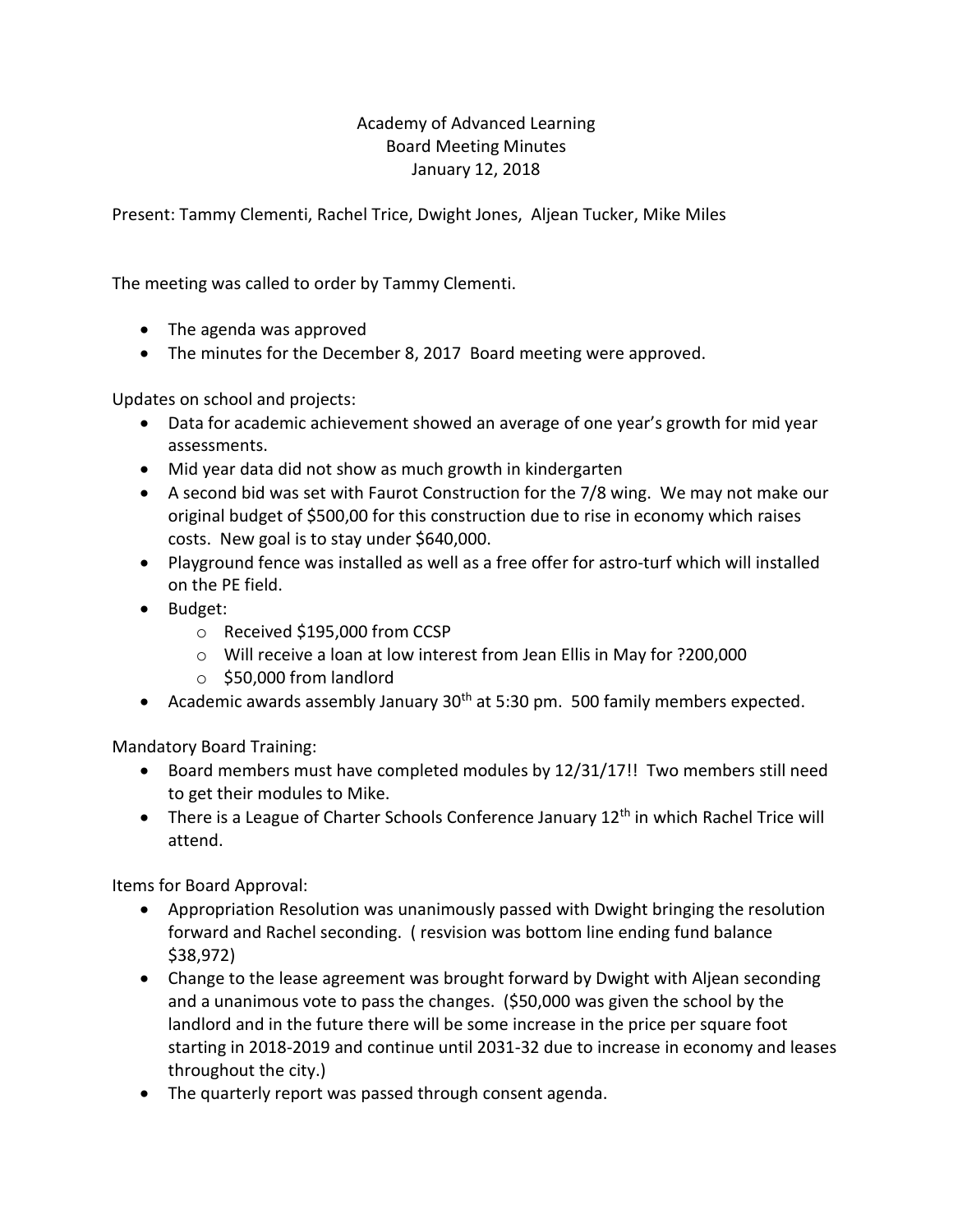• The calendar for 2018-19 was presented for Board feedback. The calendar will be posted on the website for parental input and then passed by the Board at a future meeting.

CEO Evaluation:

- A reminder that the CEO contract automatically renews in April unless the Board takes action before April.
- There was a discussion around the indicators for CEO Performance Evaluation with the Board generally approving the indicators but will meet in executive session to further discuss any changes to the indicators.

Miscellaneous:

- There is planning for a Third Future Schools start up in Colorado Springs for the 2019-20 school year.
- The Board would also like to set up a similar Performance Evaluation for the principal and assistant principal similar to the one for the CEO.
- The Board contributed the money for a staff lunch.

The meeting was adjourned for a walk through of the school with Mike Miles.

Respectfully submitted Aljean Tucker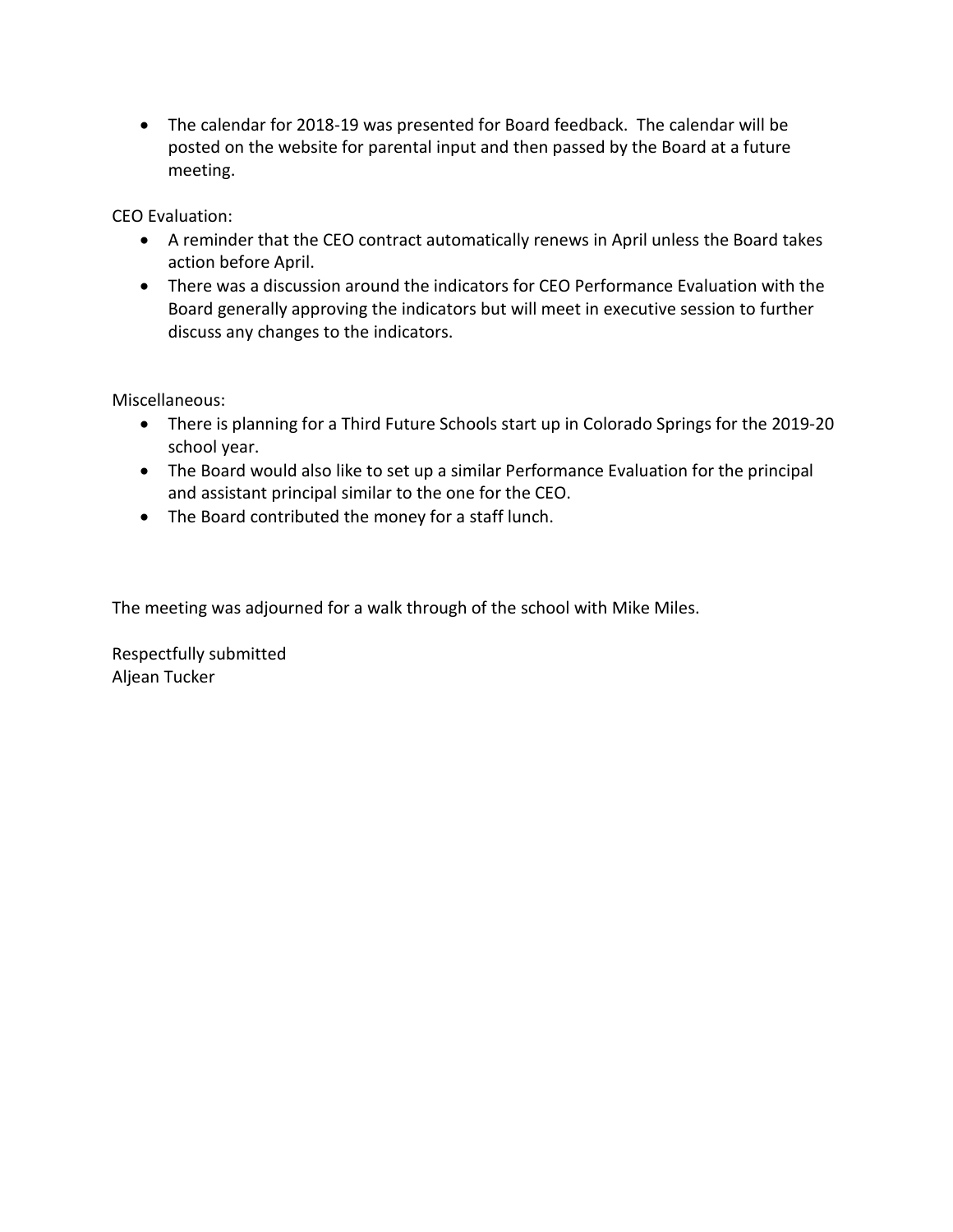

# **Board Agenda – 9 Mar 2018**

## *12:15 to 1:25 p.m. at the Academy of Advanced Learning*

| $12:15 - 12:20$ | Call to order and welcome<br>Approval of agenda<br>Approval of 9 Feb 2018 minutes                                                                                                                                           |
|-----------------|-----------------------------------------------------------------------------------------------------------------------------------------------------------------------------------------------------------------------------|
| $12:20 - 12:45$ | <b>Board Bylaws</b><br>Presentation by Mike<br>• Discussion<br>• Board vote<br>Discussion of timing<br>$\bullet$                                                                                                            |
| $12:45 - 1:00$  | Update on school and projects<br>Construction for $7th$ and $8th$ grades<br>• Budget<br>∩ Loan<br>$\circ$ Fundraising<br>$\circ$ Mill Levy<br>• Retention and Recruitment of students<br>Retention and Recruitment of staff |
| $1:00 - 1:10$   | <b>Mandatory Board Training</b><br>Technical assistance                                                                                                                                                                     |
| $1:10 - 1:25$   | Colorado project                                                                                                                                                                                                            |

1:25 Adjourn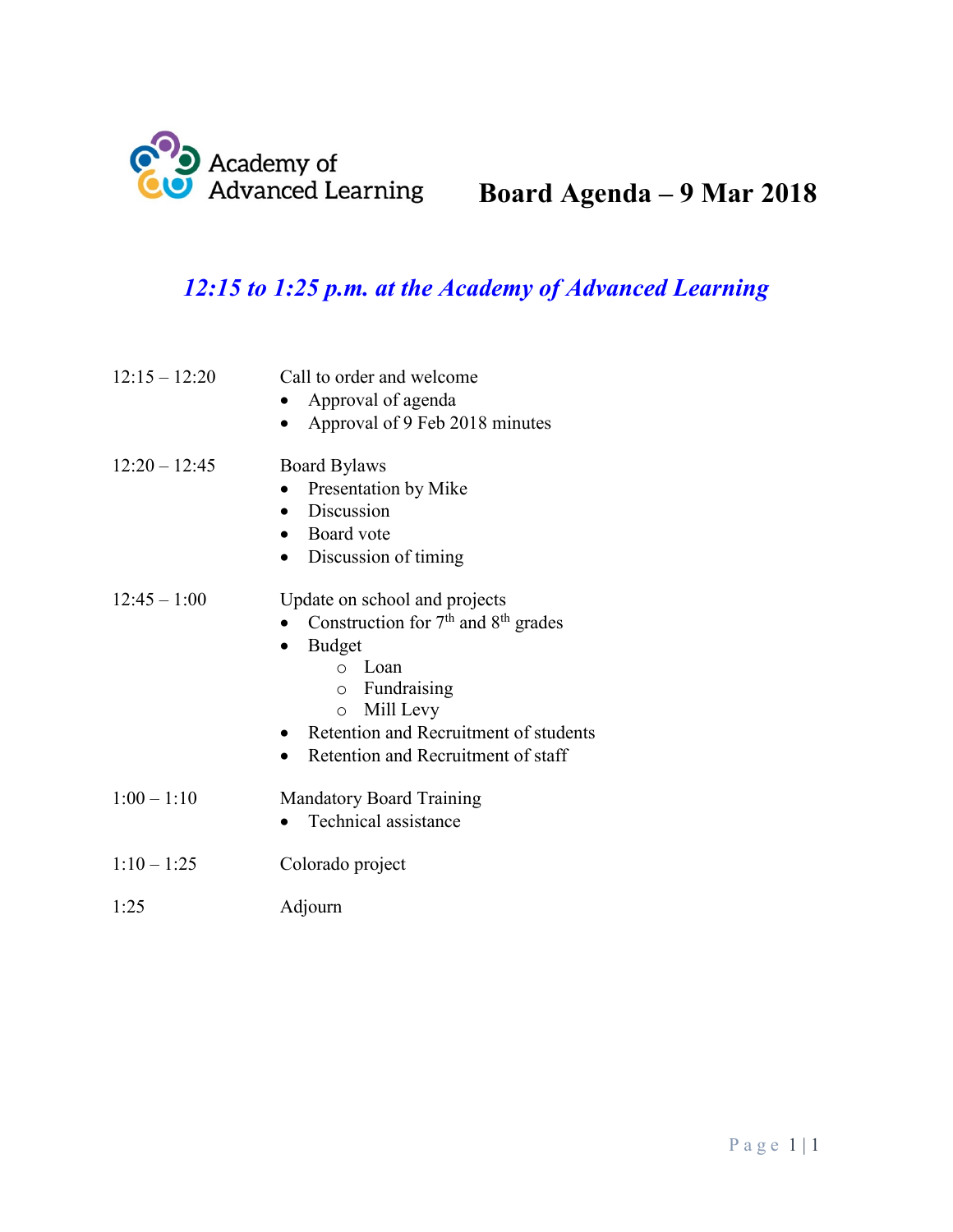Academy of Advanced Learning Board of Education Meeting March 9, 2018

Attendance: Rachel Trice, Tammy Clementi (phone), Aljean Tucker, Mike Miles

Meeting was called to order at12:31 pm.

There was a discussion concerning the Governance in the Educational System for Third Future (see Summary Chart)

- The attorney has reviewed the document on two separate occasions.
- There was some confusion around the exact definition of "innovation" within the document.
- The Council, which is separate from the Board will be initially appointed by the CEO and then the members will fill their own vacancy after their initial appointment.
- The Council will be developed within the next two weeks.
- The board will need to select another board member because two present members will move to the Council.

A motion was made by Aljean Tucker to accept the Governance in the New Education System and the new by-laws. Motion was seconded by Rachel Trice and there was a unanimous yes vote that ensued.

Update on School and Projects

- Construction on the 7/8 wing will begin in two weeks with all classrooms having ceilings.
- Budget
	- $\circ$  Loan for \$250,000 at 3.5% interest for construction with July 2019 first payment
	- $\circ$  Fundraising continues with \$100,000 from gates and \$60,000 from Anshutz
	- $\circ$  Mill Levy monies from APS will be 95% of total if approved by their Board with a slight increase in money for fees.
- Retention and Recruitment
	- o 92% of students will return
	- o 181 new registrations
	- o 100% of staff want to return with one staff nor being renewed.
	- $\circ$  Teacher to be hired one 8<sup>th</sup> grade math teacher and one Learning Coach.

There will be Mandatory Board Training

There was a discussion of the possibility of obtaining thePPPrep building in Colorado Springs.

Meeting adjourned at 12:59 pm Respectfully submitted by Aljean Tucker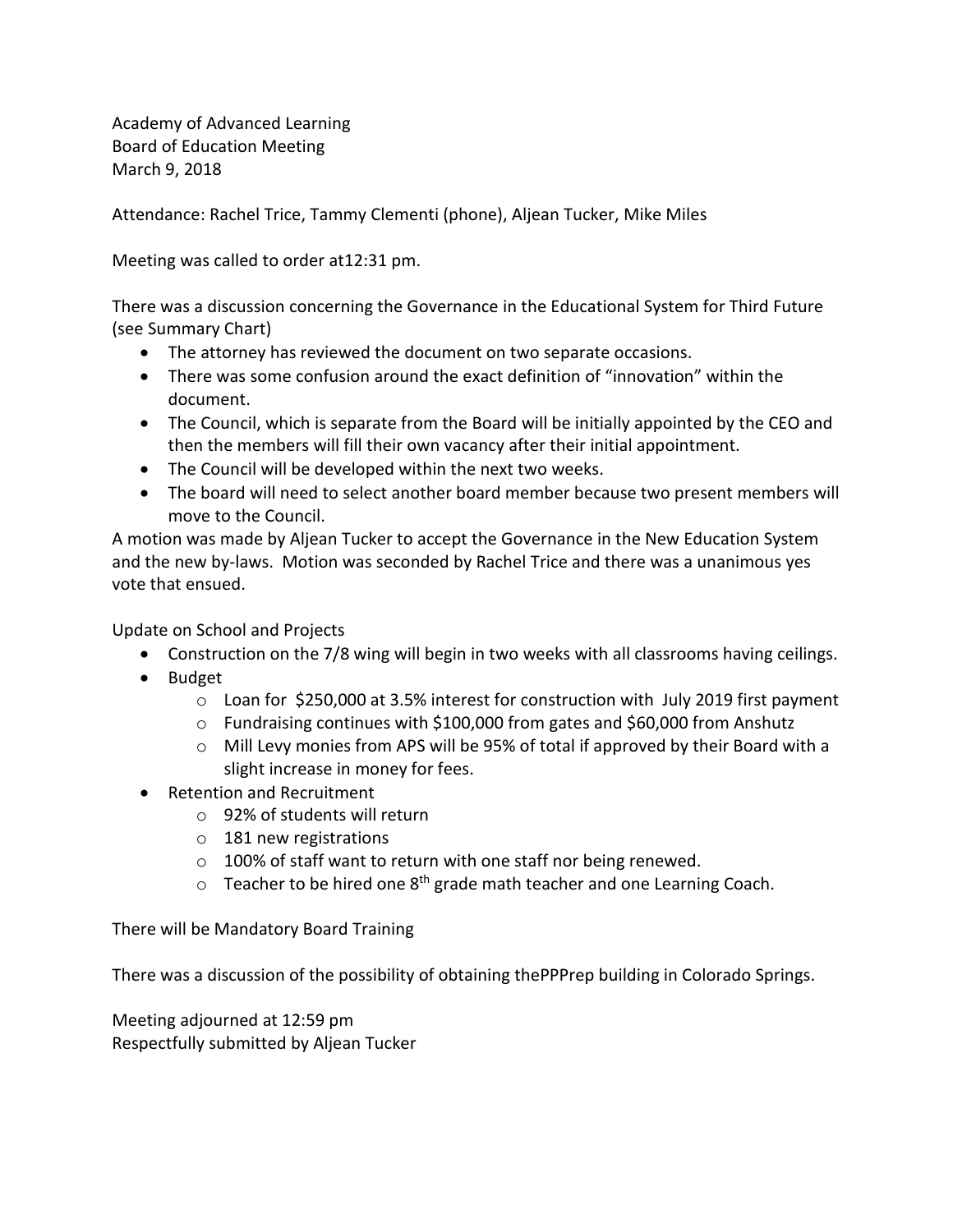

## *1:00 to 2:00 p.m. at the Academy of Advanced Learning*

| $1:00 - 1:10$ | Call to order and welcome<br>Approval of agenda<br>Approval of 9 Mar 2018 minutes<br>$\bullet$                                                                                                                                                                                                                                  |
|---------------|---------------------------------------------------------------------------------------------------------------------------------------------------------------------------------------------------------------------------------------------------------------------------------------------------------------------------------|
| $1:10 - 1:30$ | Update on school and projects<br>Construction for $7th$ and $8th$ grades<br><b>Budget</b><br>$\bullet$<br>Loan<br>$\bigcap$<br>$\circ$ Fundraising<br>Mill Levy<br>$\circ$<br>Quarterly financial statement<br>$\circ$<br>Retention and Recruitment of students<br>$\bullet$<br>Retention and Recruitment of staff<br>$\bullet$ |
| $1:30 - 1:40$ | <b>Mandatory Board Training</b><br>Technical assistance<br>$\bullet$<br>(http://www.cde.state.co.us/cdechart/chartregstart)                                                                                                                                                                                                     |
| $1:40 - 2:00$ | Other<br>Sign APS services agreement<br>Election of two Parent-elected Directors<br>$\bullet$<br>Official selection of at least two Council members                                                                                                                                                                             |
| 2:00          | Adjourn                                                                                                                                                                                                                                                                                                                         |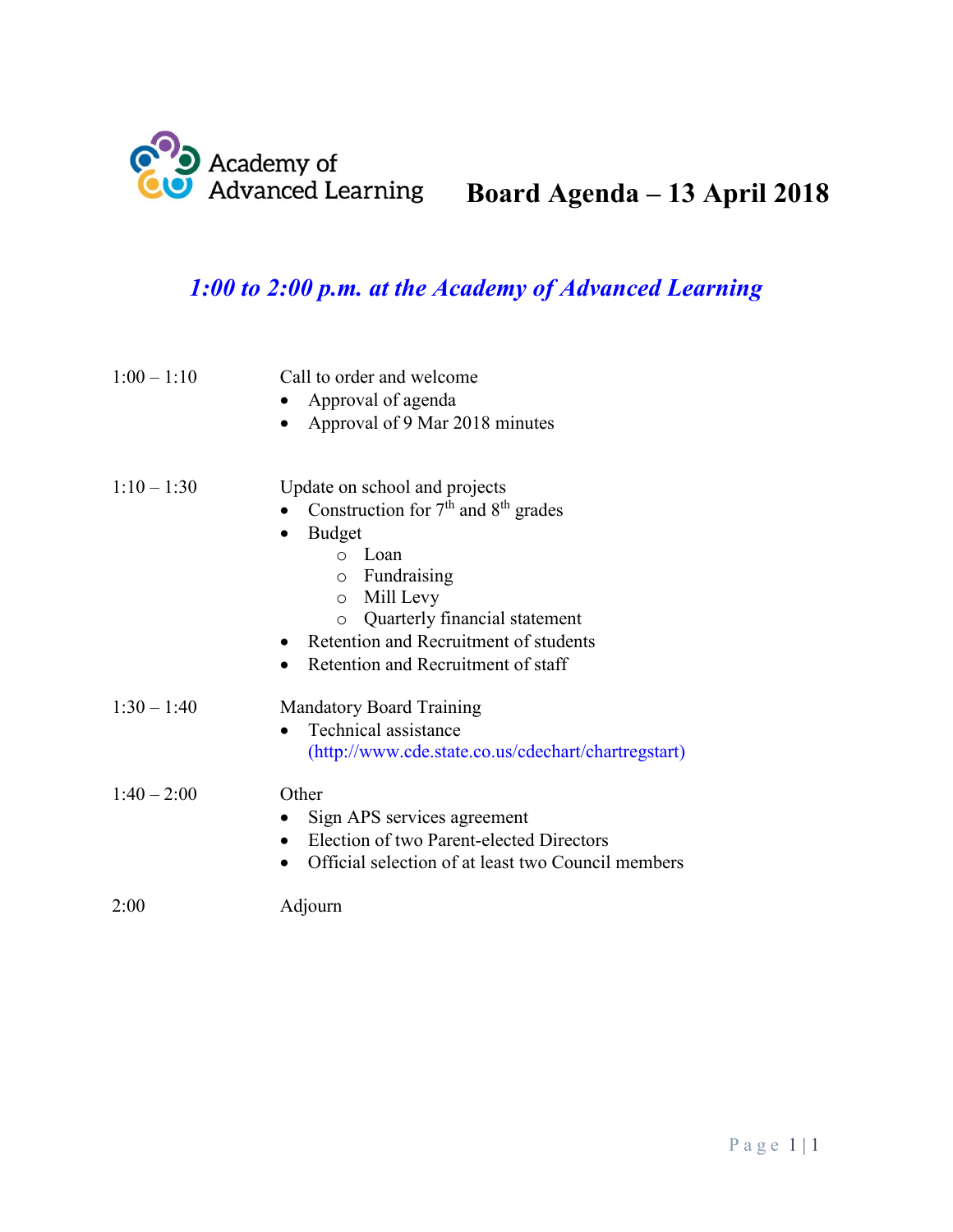Academy of Advanced Learning Board of Education Meeting April 13, 2018

Attendance: Rachel Trice, Tammy Clementi (phone), Aljean Tucker, Mike Miles

The meeting was called to order by Tammy.

Updates:

- Construction for the  $7<sup>th</sup>$  and  $8<sup>th</sup>$  grade classrooms has begun with metal framing for walls completed. Budget is tight causing some alteration of plan (no PD room, No ceiling in corner classroom, no carpet in art room).
- Budget was enhanced with \$50,000 from Gates, \$60,000 from Anshutz
	- o We are likely to receive 95% of Mill Levy monies from Aurora School District
- We are expecting an enrollment of 640 students for next year. 92% of our current students have indicated that they are likely to return next year.
- All staff have been hired with the exception of an art teacher.

Tammy signed the APS service agreement.

There will be an election of 2 Parent-elected Directors in May.

The Board agreed to start the new governance system on July 1, 2018. Beginning in July Tammy and Dwight will move to Council

Board Meeting was adjourned at 2:04 pm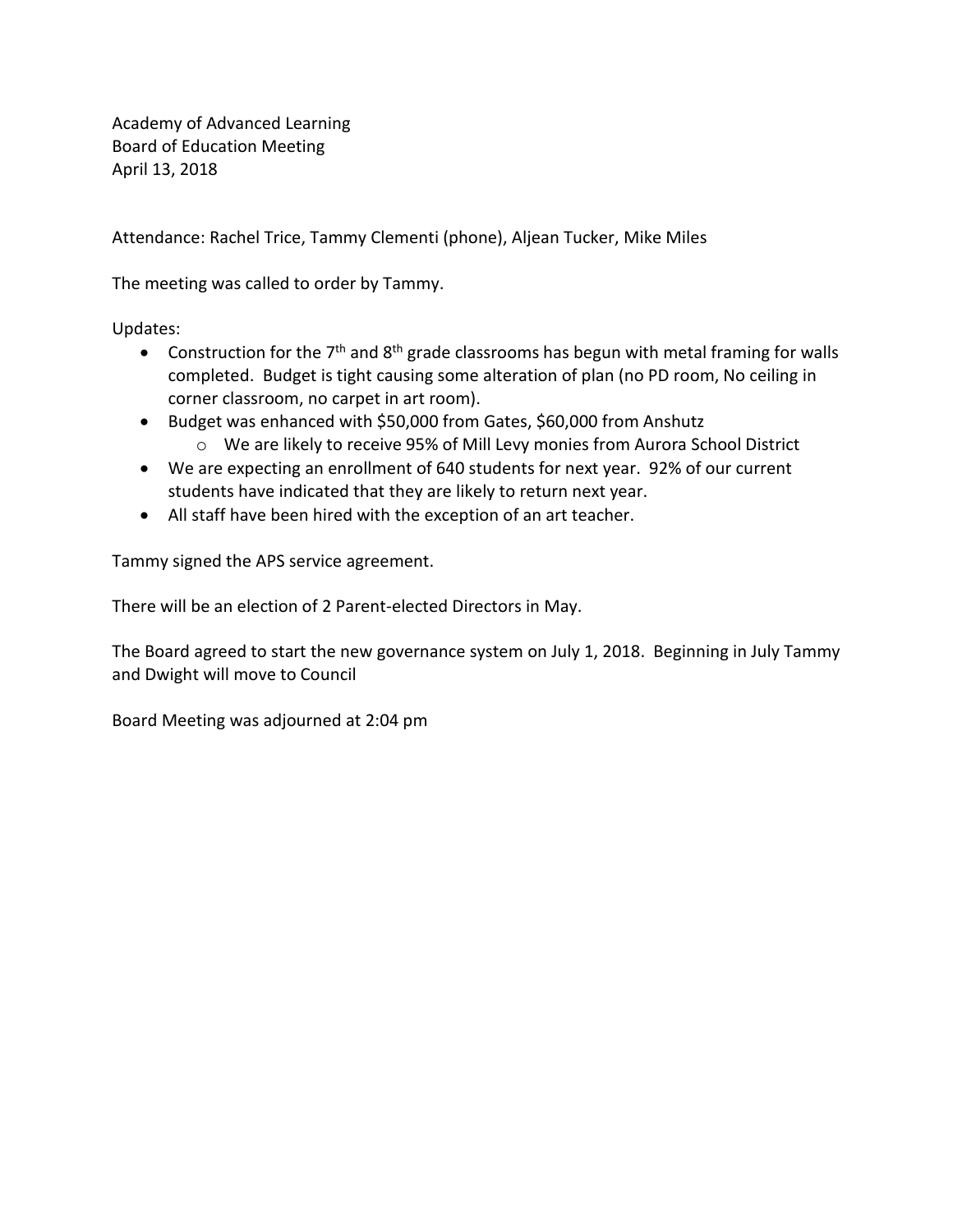

# **Board Agenda – 11 May 2018**

## *10:45 – 11:45 p.m. at the Academy of Advanced Learning*

### **Phone Call-in: 719 352-9121**

| $10:45 - 10:50$ | Call to order and welcome<br>Approval of agenda<br>Approval of 13 Apr 2018 minutes                                                                                                                                                                        |
|-----------------|-----------------------------------------------------------------------------------------------------------------------------------------------------------------------------------------------------------------------------------------------------------|
| $10:50 - 11:05$ | <b>Budget</b><br>Review 2018-2019 proposed budget<br>Adopt appropriation resolution<br>Approve new insurance rates                                                                                                                                        |
| $11:05 - 11:25$ | Update on school and projects<br>Construction for $7th$ and $8th$ grades<br><b>Budget</b><br>Loan<br>$\cap$<br>$\circ$ Fundraising<br>Mill Levy<br>$\circ$<br>Retention and Recruitment of students<br>Retention and Recruitment of staff<br>NWEA testing |

11:30 Adjourn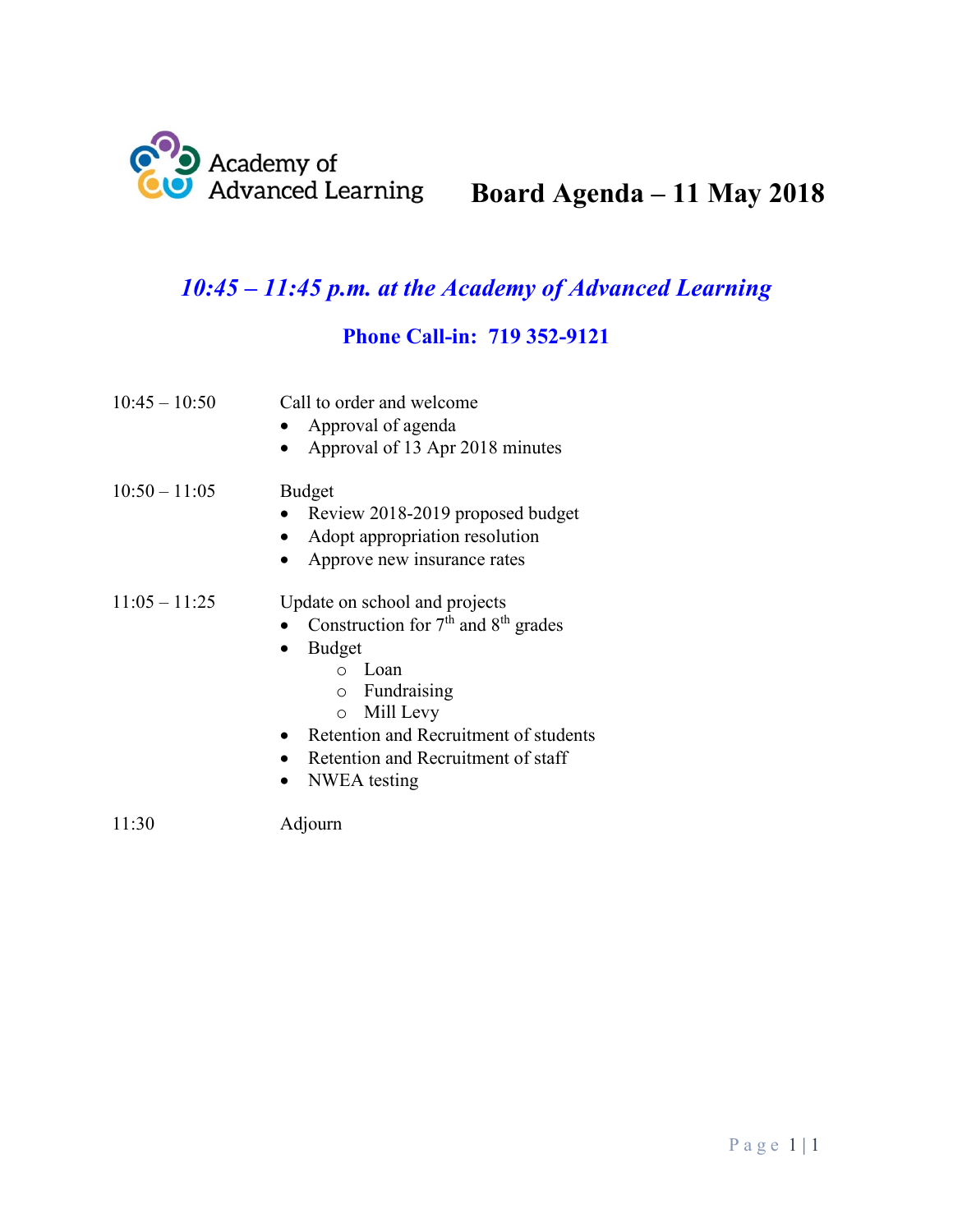Academy of Advanced Learning Board of Education Meeting May 11, 2018

Attendance: Rachel Trice, Dwight Jones, and Mike Miles were present; Aljean Tucker and Pati Montgomery called in

The meeting was called to order by Rachel Trice at 10:45 a.m.

Agenda was approved. Minutes of the 13 April meeting were approved.

Miles reviewed the 2018-2019 proposed budget.

Appropriations resolution:

- Dwight Jones moved to adopt the appropriations resolution. Aljean seconded.
- The Board unanimously adopted the appropriations resolution.

New Insurance rates:

- Rachel moved to approve the new insurance rates. Aljean seconded.
- The Board unanimously approved the new insurance rates.

The Board adjourned the meeting at 11:10 a.m.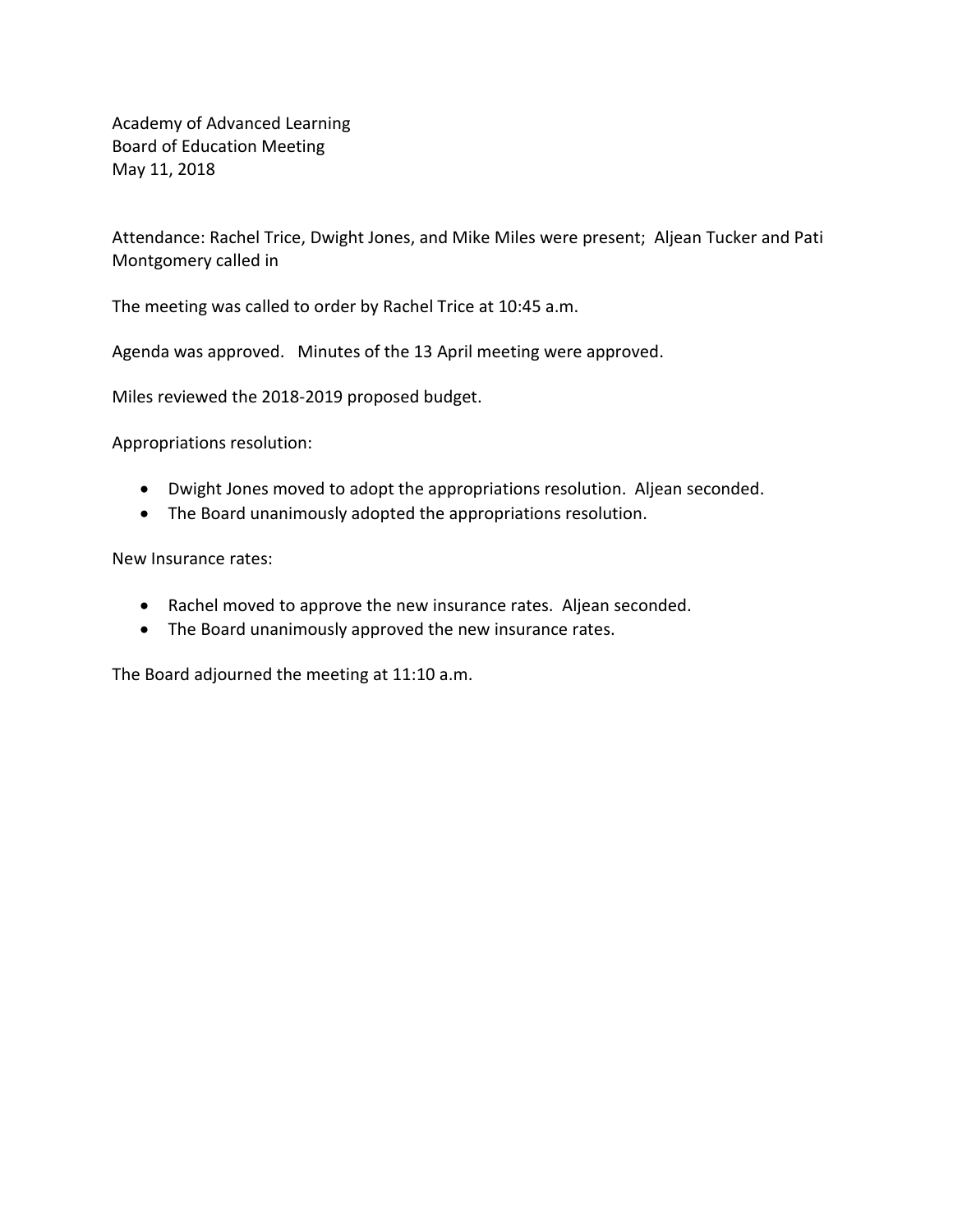

# **Board Agenda – 15 June 2018**

## *12:00 – 1:15 p.m. at the Academy of Advanced Learning*

### **Phone Call-in: 719 352-9121**

| $12:00 - 12:05$ | Call to order and welcome<br>• Approval of agenda<br>Approval of 11 May 2018 minutes                                                                                      |
|-----------------|---------------------------------------------------------------------------------------------------------------------------------------------------------------------------|
| $12:05 - 12:15$ | Action items<br>Approval of independent auditor for 2018-2019<br>Approval of CEO's contract                                                                               |
| $12:15 - 1:00$  | Unified Improvement Plan Training                                                                                                                                         |
| $1:00 - 1:15$   | Update on school and projects<br>NWEA testing<br>• Construction for $7th$ and $8th$ grades<br>Retention and Recruitment of students<br>Retention and Recruitment of staff |
| 1:15            | Adjourn                                                                                                                                                                   |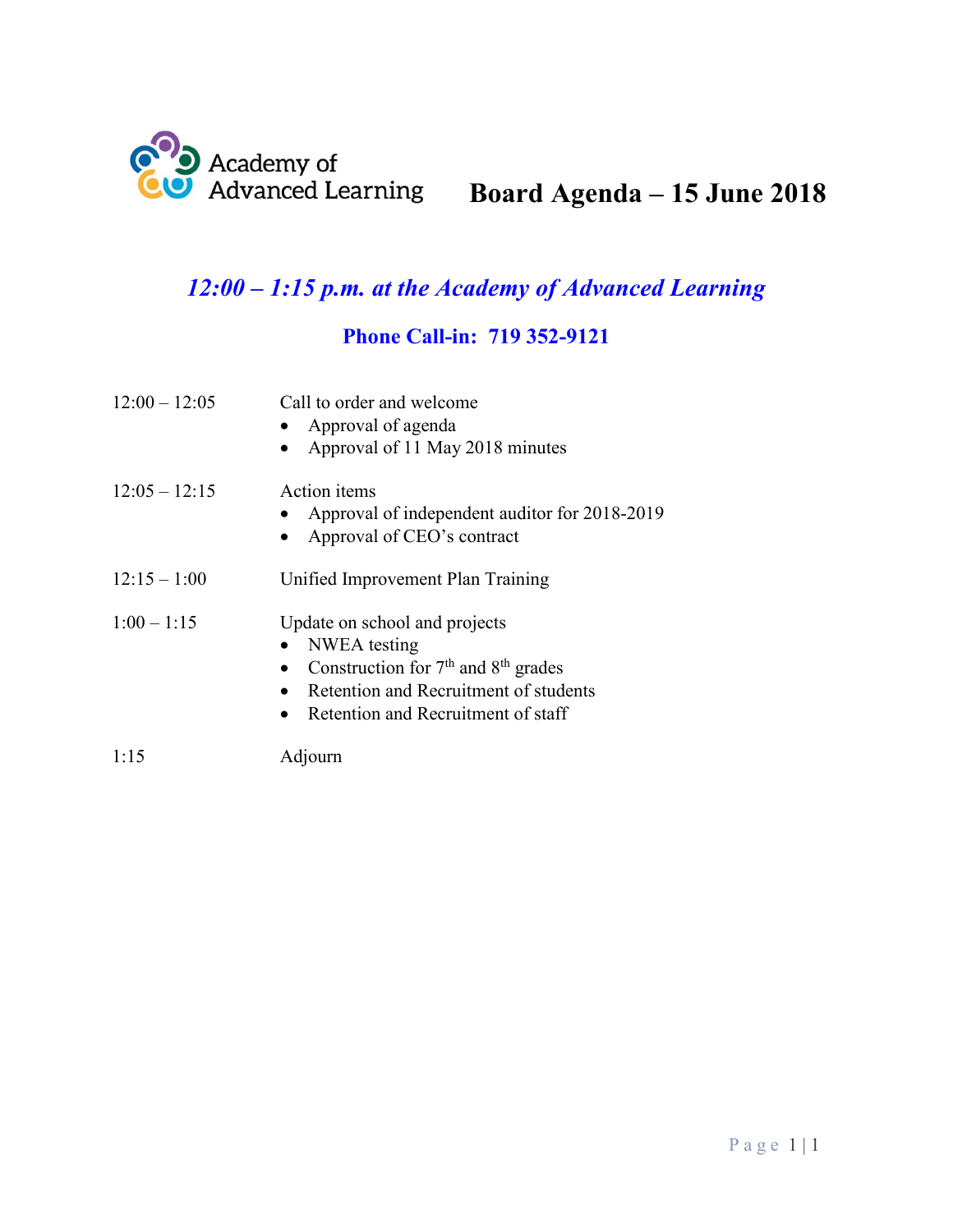Academy of Advanced Learning Board of Education Meeting June 15, 2018

Attendance: Rachel Trice, Aljean Tucker, and Mike Miles were present; Pati Montgomery and Tammy Clementi called in

The meeting was called to order by Rachel Trice at 12:14 p.m.

Agenda was approved. Minutes of the 11 May meeting were approved.

Action Items:

- The Board approved the independent auditor (BKD) for the 2018-2019 school year. Rachel moved to approve and Pati seconded the motion. Carried unanimously.
- The Board approved the CEO's new contract. Aljean moved to approve and Pati seconded the motion. Carried unanimously.

Unified Improvement Plan Training

• Kia Murray from the Colorado League of Charter Schools trained the Board on unified improvement plans. Topics included: Quality criteria (Big 5 guiding questions); 2017 changes to the SFP and use of mean scale score; state timeline for UIP submission and explore a sample UIP.

Update on school and projects

• Miles provided an update on NWEA testing, construction, and recruitment of students and staff

The Board adjourned the meeting at 1:30 p.m.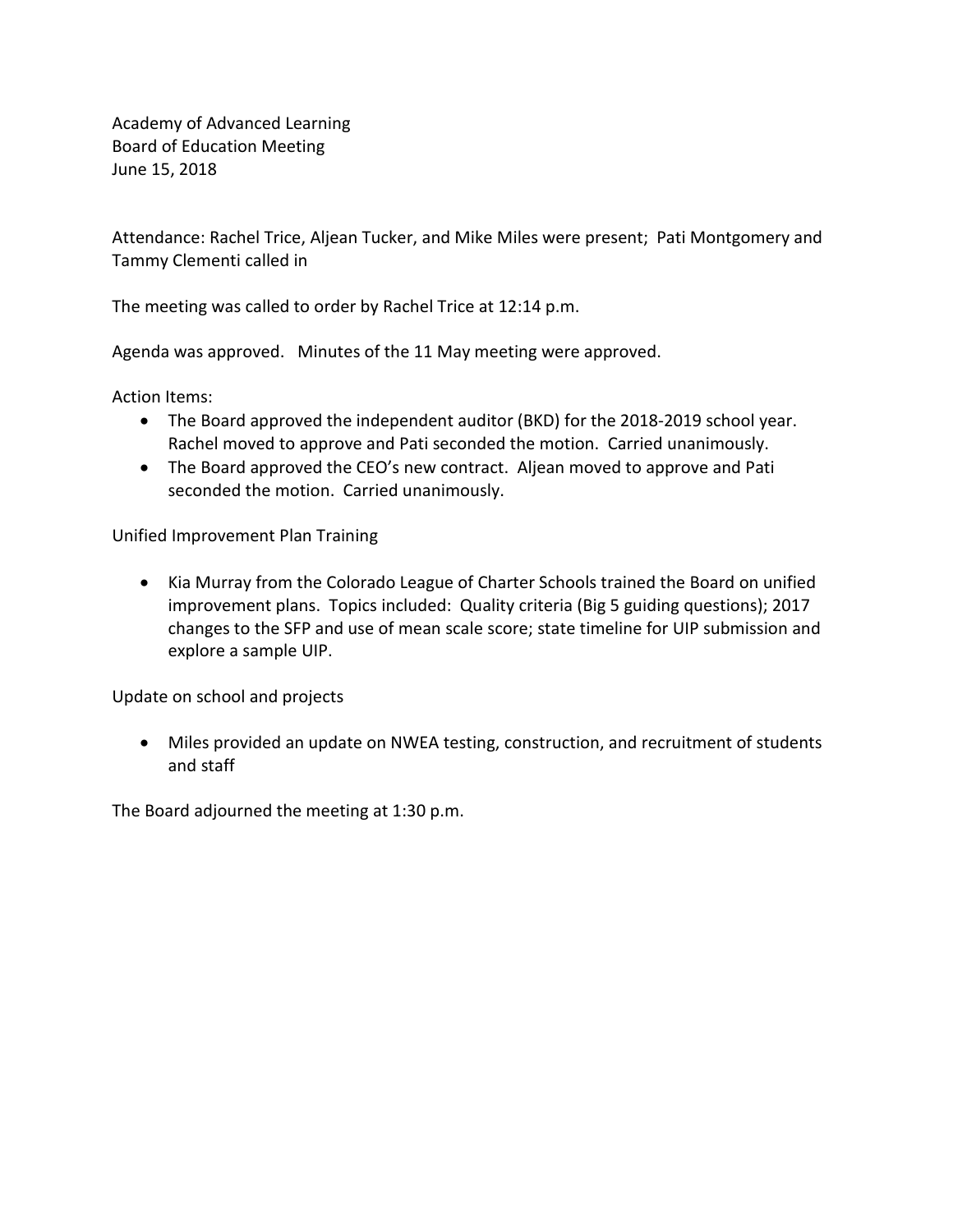

# **Board Agenda – 10 Aug 2018**

### *1:00 – 2:15 p.m. at Castle Pines Library*  **360 Village Square Lane, Castle Rock**

### **Phone Call-in: 719 352-9121**

| $1:00 - 1:10$ | Call to order and welcome<br>Approval of agenda<br>Approval of 15 June minutes<br>Selection of officers<br>Move into Executive Session to discuss lawsuit and CEO's contract |
|---------------|------------------------------------------------------------------------------------------------------------------------------------------------------------------------------|
| $1:10 - 1:40$ | <b>Executive Session</b><br>Lawsuit<br>$\bullet$<br>• CEO's contract and goals                                                                                               |
|               | Move out of Executive Session                                                                                                                                                |
| $1:40 - 2:00$ | Action items<br>Approval of CEO's contract<br>$\bullet$<br>Approval of CEO indemnification<br>$\bullet$<br>Possible acceptance of new Board Member                           |
| $2:00 - 2:15$ | Update on school and projects<br>Enrollment<br><b>Budget</b><br>$\bullet$<br>Staff<br>$\bullet$<br>Construction<br>$\bullet$<br>Formation of the Council<br>$\bullet$        |
| 2:15          | Adjourn                                                                                                                                                                      |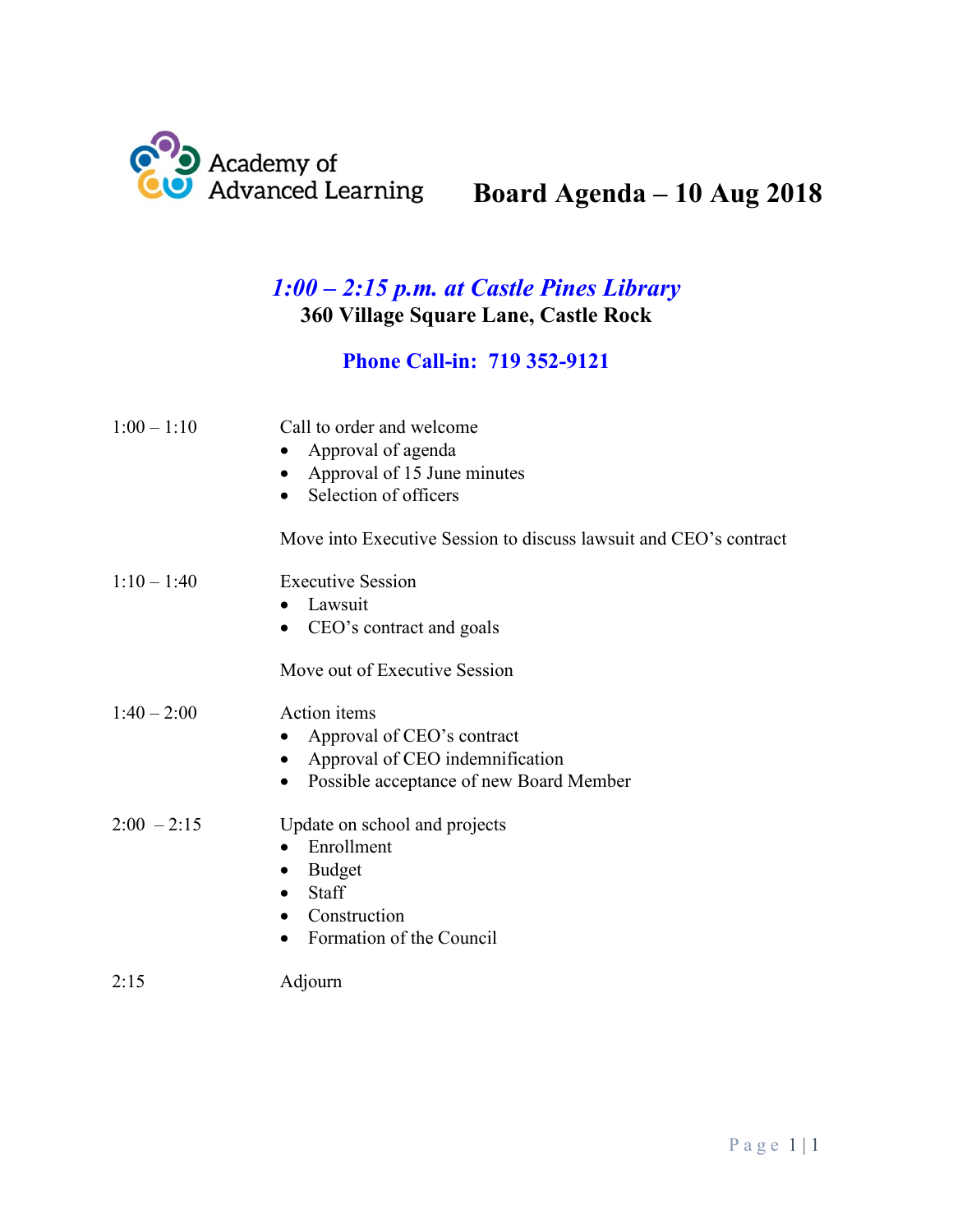#### **MINUTES**

#### Third Future Schools (TFS) Board Meeting August 10, 2018 Castle Pine Library, 360 Village Square Lane, Castle Rock, CO

Meeting called to order: 1:08pm

#### **Board Members Present:**

Aljean Tucker Rachel Ngola Patti Montgomery\*

\*Attended via conference call

#### **Board Members Absent:** None

**TFS Staff Present:** Mike Miles

#### **Welcome**

Rachel Ngola opened the meeting.

#### **Motion to approve agenda as presented, Ngola**

**Second:** Tucker **Vote:** Unanimous approval

#### **Motion to approve minutes from the June 15th board meeting, Ngola**

**Second:** Tucker **Vote:** Unanimous approval

#### **Selection of Officers**

Board discussed the idea of a retreat to go over topics including but not limited to: expectations of board members, guidelines on adding board members, and guidelines for determining CEO salary. Members agreed to meet on September  $15<sup>th</sup>$  from 9am – 12pm at a Castle Rock library.

Aljean Tucker was nominated to President of the Board, Patti Montgomery was nominated for Board Vice President and Rachel Ngola was nominated as Treasurer/Secretary. Board agreed to revisit and potentially revote on officer selections after 6 months or when parent/other board members have been appointed.

**Motion to approve appointment of board officers to nominated positions, Tucker Second:** Ngola **Vote:** Unanimous approval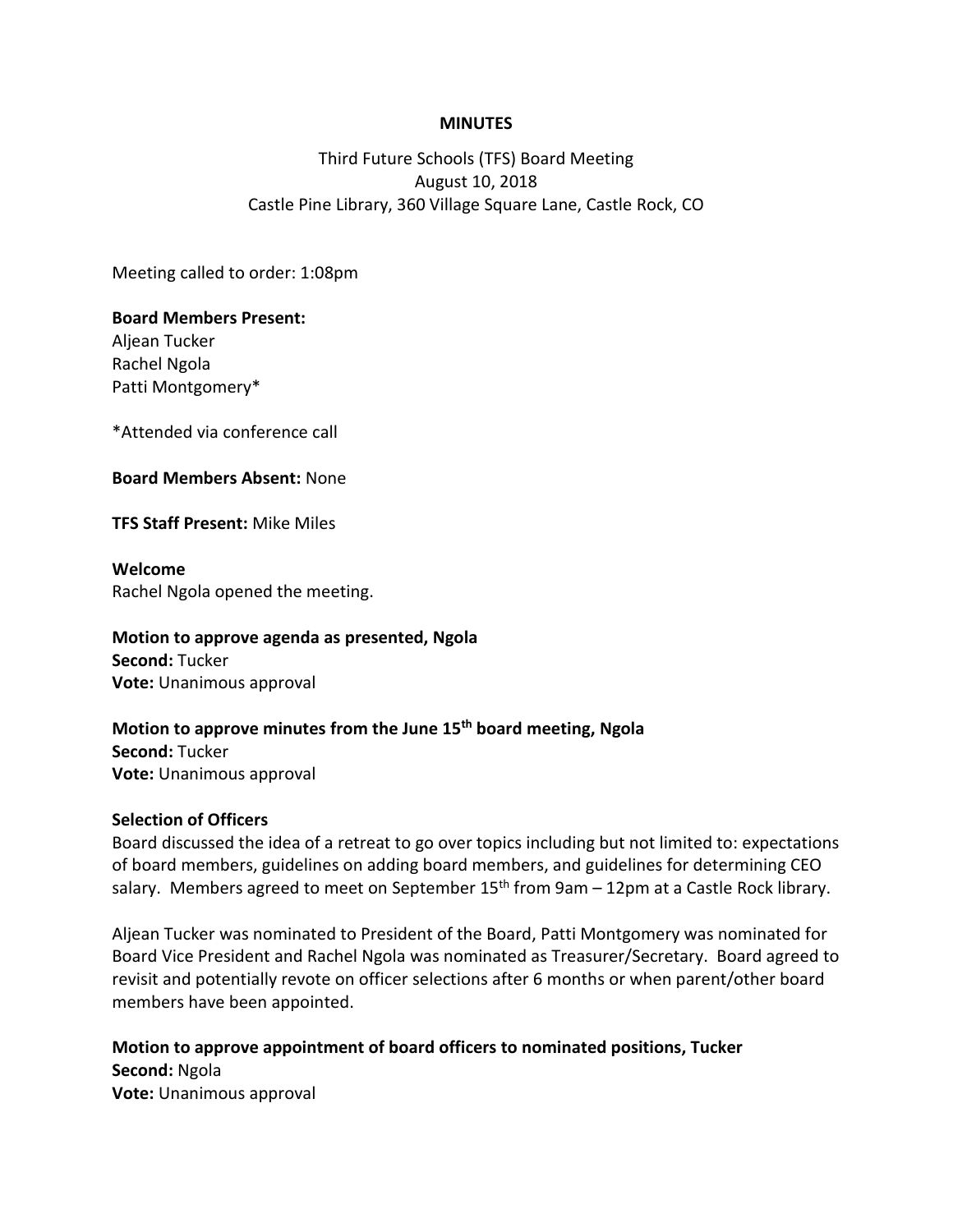Mr. Miles requested an executive session to discuss lawsuit and CEO contract and goals **Motion to enter Executive Session at 1:23pm, Tucker Second:** Ngola **Vote:** Unanimous approval

Board ended Executive Session at 2:16pm and resumed regular meeting with the following approvals

**Motion to approve increase in CEO salary to \$188,026.75, Tucker Second:** Ngola **Vote:** Unanimous approval

**Motion to approve of Third Future Schools paying for the reasonable costs of legal defense for CEO Mike Miles in the ongoing lawsuit with GEO Foundation and seeking and applying any available insurance proceeds to cover any allowable costs before spending school funds., Tucker Second:** Ngola **Vote:** Unanimous approval

#### **Possible acceptance of new Board Member**

Board agreed to wait until after the meeting on September 15<sup>th</sup>, where they will go over commitment, goals and gaps, to select/evaluate new board members.

#### **Reports**

Mr. Miles shared an update on enrollment, budget and staff at AAL. Budget was adjusted from 639 students to 670 students based on current students "in seats" at 700 not including absences during the first week of school. One classroom, one teacher and 2 learning coaches have been added to accommodate additional students. Part-time office/custodial staff has been added as well. A full-time counselor is in the budget for year 3. School currently has SPED teacher and counselor twice a week. Mr. Miles anticipated adjustments to staff based on the opening of the school in D11, Colorado Springs.

Mr. Miles reported that construction of the middle school area is done.

Mr. Miles gave an update on D-11 charter school status. Application has been submitted and decision is expected in November. Fundraising for the school is ongoing with approximately \$700K in grants and potential \$5.8M in financing.

The council has been formed effective July 1, 2018 and will have their first meeting on October 12, 2018 from 2 – 4pm

**Motion to adjourn meeting at 2:32pm, Tucker Second:** Montgomery **Vote:** Unanimous approval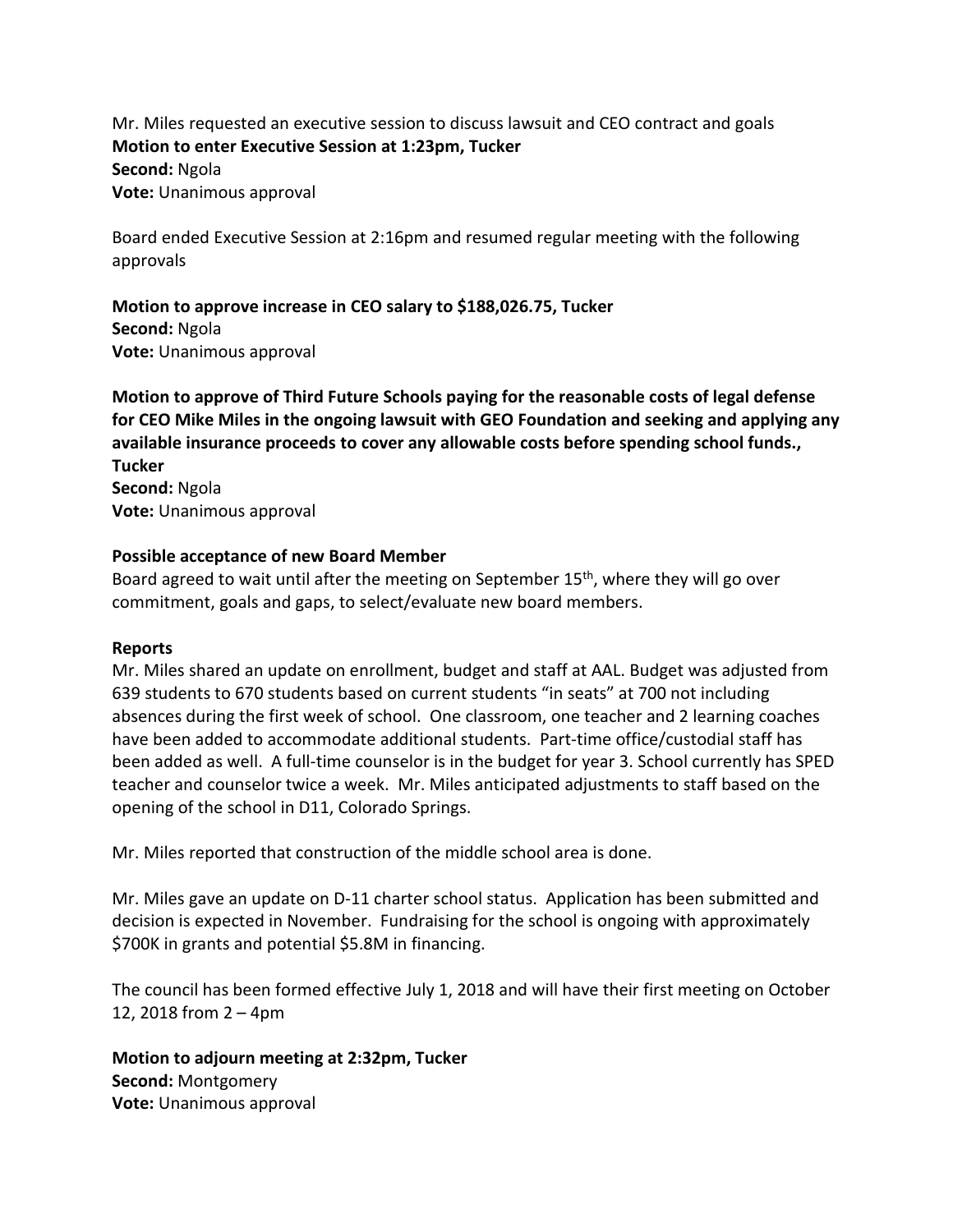

# **Board Agenda – 22 Sep 2018**

## *9:30 – 12:30 p.m. at the Castle Pines Library*

## *Room: The Loft*

| $9:30 - 9:40$   | Call to order and welcome                                                                            |
|-----------------|------------------------------------------------------------------------------------------------------|
|                 | Approval of agenda                                                                                   |
|                 | Approval of 10 Aug minutes                                                                           |
| $9:40 - 10:55$  | The role and operations of the Board                                                                 |
|                 | Review Bylaws [Mike to present]                                                                      |
|                 | Function of the Board                                                                                |
|                 | Responsibilities of the Board                                                                        |
|                 | Relationship with CEO                                                                                |
| $10:55 - 11:30$ | Goals for the CEO                                                                                    |
|                 | [housekeeping: sign the approved CEO's contract]                                                     |
|                 | Outline goals for the CEO and metrics for year-end incentive<br>O Discuss student goals and outcomes |
|                 | Discuss justification/rationale for any future salary increase                                       |
| $11:30 - 12:00$ | Other items                                                                                          |
|                 | Discussion of possible new Board member                                                              |
|                 | Discussion of future parent-elected Board member<br>$\bullet$                                        |
|                 | Sign CCSP renewal proposal<br>$\bullet$                                                              |
| $12:00 - 12:30$ | Update on school and projects                                                                        |
|                 | 2017-2018 achievement results                                                                        |
|                 | $NWEA - beginning of year$<br>٠                                                                      |
|                 | Enrollment                                                                                           |
|                 | <b>Budget</b>                                                                                        |
|                 | <b>Staff</b><br>$\bullet$                                                                            |
|                 | Construction                                                                                         |
| 12:30           | Adjourn                                                                                              |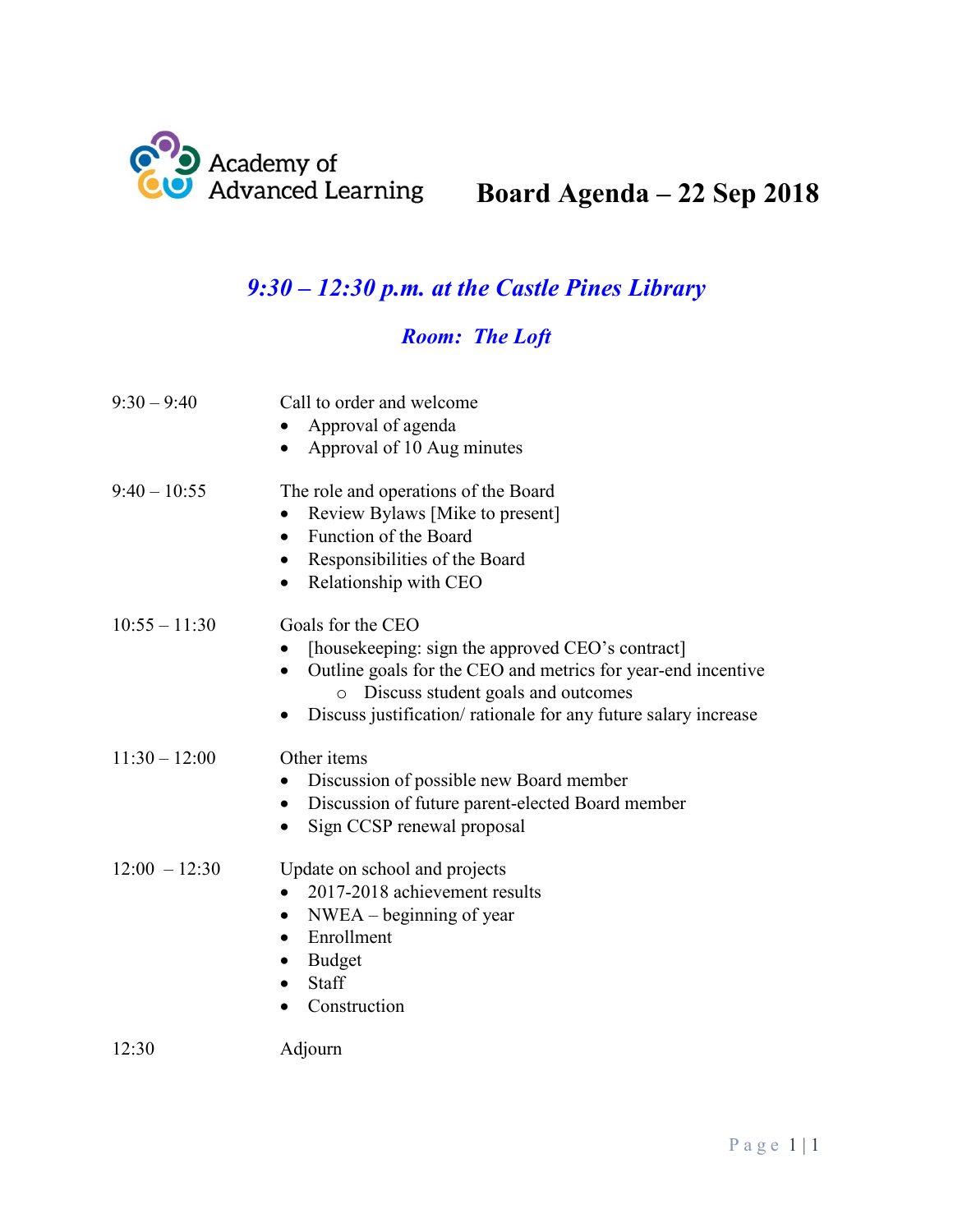#### **MINUTES**

#### Third Future Schools (TFS) Board Meeting September 22, 2018 Castle Pines Library, 360 Village Square Lane, Castle Rock, CO

Meeting called to order: 9.43am

#### **Board Members Present:**

Aljean Tucker Rachel Ngola Pati Montgomery

**Board Members Absent:** None

**TFS Staff Present:** Mike Miles, CEO

#### **Welcome**

Aljean Tucker opened the meeting.

#### **Motion to approve agenda as presented, Ngola**

**Second:** Tucker **Vote:** Unanimous approval

### **Motion to approve minutes from the August 10th board meeting, Tucker Second:** Ngola

**Vote:** Unanimous approval

#### **Goals for CEO**

Tucker signed the approved CEO contract. Contract is the same as last year except for salary amount. Contract is effective August  $10<sup>th</sup>$ , 2018, when approved, even though it was signed on September 22, 2018.

Miles presented performance goals and metrics for year-end incentive:

- K-3 Reading Growth goals and metrics were adjusted to break out each grade separately and use DIBELS for K-2 and NWEA reading growth for 3-8
- Miles will redistribute adjusted matrix to the Board. and present to council for approval

#### **Motion to approve CEO's performance goals for 2018-2019 as amended, Ngola**

- **Second:** Montgomery
- **Vote:** Unanimous approval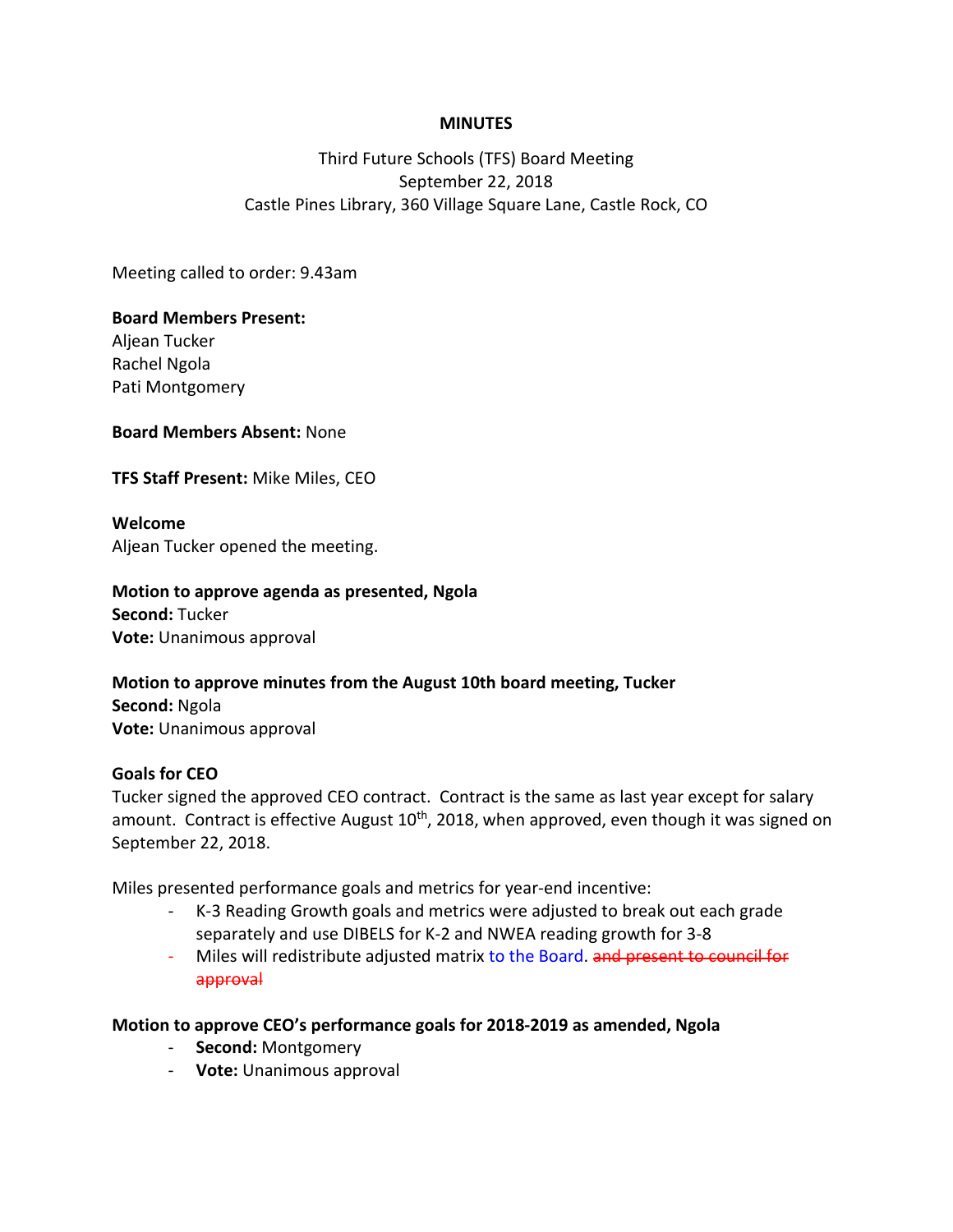Discussed rationale/justification of future salary increase for the CEO role using CEO responsibilities as stated in the bylaws as guidance. Focus increase on value the CEO brings to/creates for the network through, but not limited to, brand, achievement of performance goals, expansion of vision and mission and financial health.

Tucker presented some statistics on administrator salary in charter schools in CO and nationally

#### **The role and operation of the board**

Board review bylaws presented by Miles. Some outcomes:

- Selection of parent board members: select 1 member from AAL in May or June 2019 and wait 1 year to select 1 member from D-11
- Board meetings:
	- $\circ$  Board members will meet quarterly in person. Meeting place will rotate amongst existing schools.  $1<sup>st</sup>$  in-person meeting is November  $15<sup>th</sup>$ , 2018 at 1:00pm at AAL.
	- $\circ$  Board members will also meet 2<sup>nd</sup> Thursday of every month (excluding the month of the in-person meeting) via electronic meeting (zoom). 1st electronic meeting will be October 11<sup>th</sup> at 6:00pm; 2<sup>nd</sup> electronic meeting will be December 6<sup>th</sup> at 6:00pm. At this meeting, the board will decide on when and where the next in-person meeting will occur.
	- $\circ$  Board members will be required to attend 60% of all board meeting in a year and 2 of them must be in-person meetings.
- Need to discuss timeline issues around performance achievement goals and CEO payout

Due to time constraints, the review of bylaws will continue at the next in-person meeting with a focus on Section 6B, #3 – ways to establish trust among the Board, CEO, Council, staff, parents and community. Board will also discuss Section 6B, #8 – evaluate board's performance and establish criteria

#### **Motion to approve correction of misprint in the bylaws on page 16|20 under Article X, Section 1. Contracts from \$2,500, to \$25,000, Montgomery**

**Second:** Tucker

**Vote:** Unanimous approval

This correction will go to the Council as it must also approve the change.

#### **Other Items**

Discussed potential new board member resume. Existing board members will present potential candidates who will then be invited for a 15-minute discussion at the next in-person meeting.

As covered under the bylaw's discussion, board will select parent elected board members from each charter school to ensure appropriate representation from each network school.

CCSP renewal proposal was signed prior to this meeting.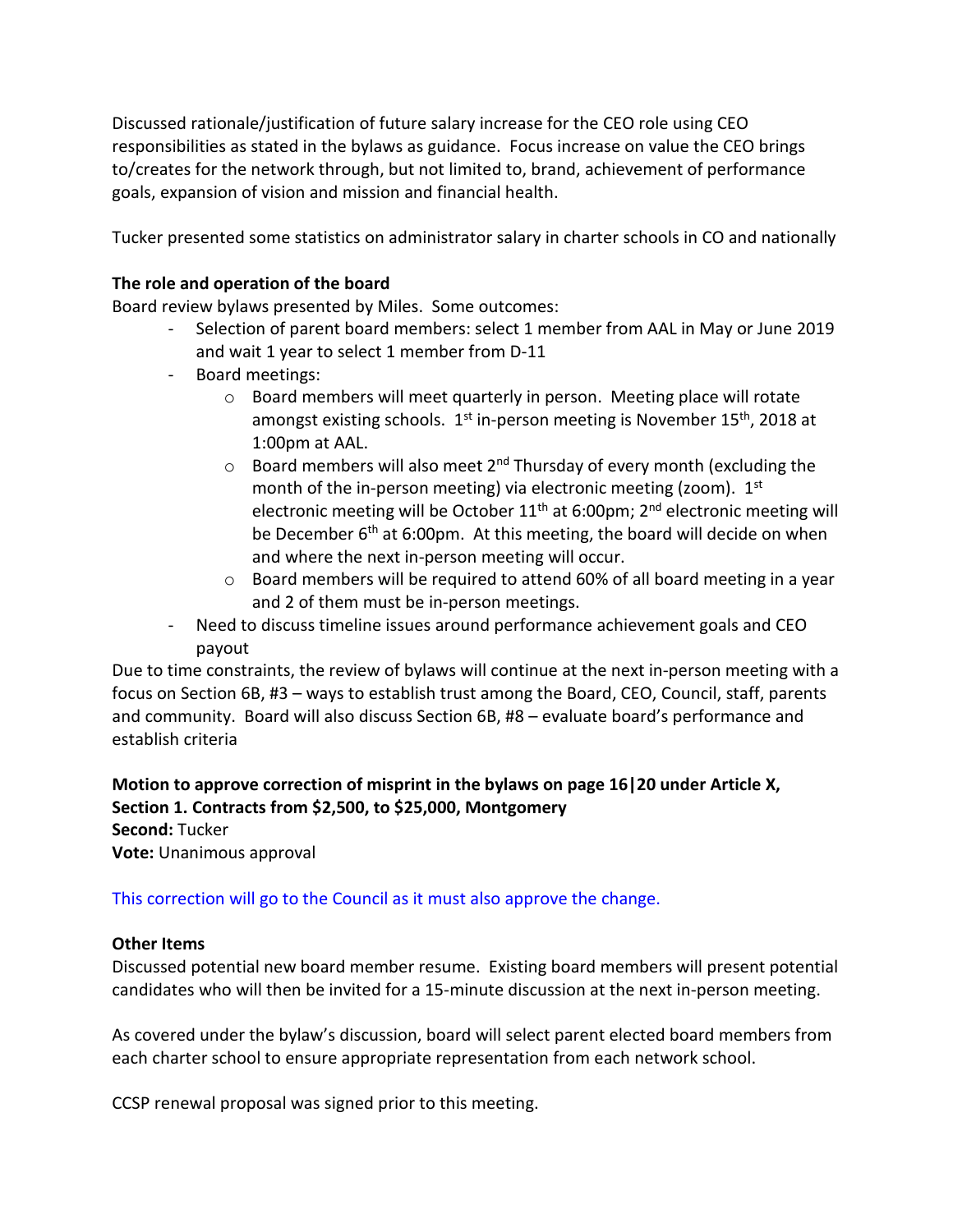Aljean Tucker resigned as president of the board and will stay on as member. Rachel Ngola to take over as president of the board. Pati Montgomery will remain in Vice President position.

#### **Motion to approve nomination of Rachel Ngola as board president, Tucker**

**Second:** Montgomery **Vote:** Unanimous approval

#### **Update on school and projects**

Miles presented 2017-2018 achievement results including a preliminary 2018 SPF, NWEA assessment in math and reading, DIBELS for kindergarten and PARCC. Enrollment is around 702/703 and is expected to be above projections Projecting a positive fund balance over and above TABOR for 2018/2019. Financial statements will be presented at the next board meeting. AAL is currently hiring staff – learning coach and  $1<sup>st</sup>$  grade teacher Playground will be done and ready for use next week.

### **Motion to adjourn meeting at 12:31pm, Tucker Second:** Ngola

**Vote:** Unanimous approval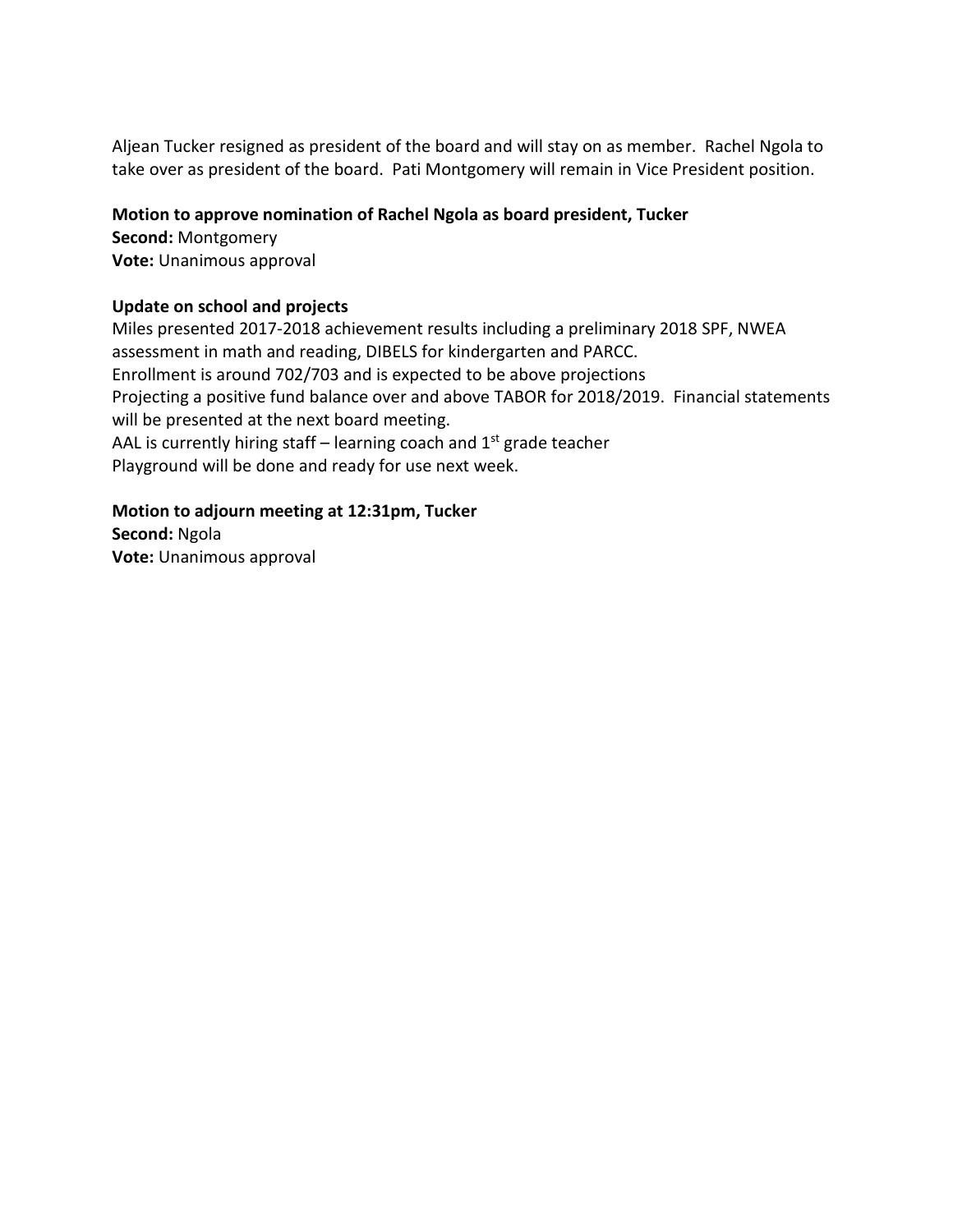

# **Board Agenda – 11 Oct 2018**

## *6:00 – 7:00 p.m. – Zoom Meeting*

https://zoom.us/j/9417910427 Meeting ID: 941 791 0427

| $6:00 - 6:10$ | Call to order and welcome<br>• Approval of agenda<br>Approval of 22 Sep minutes<br>$\bullet$                                                                                                                                                                           |
|---------------|------------------------------------------------------------------------------------------------------------------------------------------------------------------------------------------------------------------------------------------------------------------------|
| $6:10 - 6:30$ | Acceptance of 2017-2018 Independent Auditor's Report                                                                                                                                                                                                                   |
| $6:30 - 6:50$ | Update on school and projects<br>Enrollment<br>Personnel<br>Budget<br>Construction<br>Instruction<br>Coperni 3<br>$\bullet$<br>Facility<br>$\circ$<br>Charter application<br>$\circ$<br>Meeting with D11 team<br>$\circ$<br>$CDE$ grant $-$ sign assurances<br>$\circ$ |
| 6:50          | Adjourn                                                                                                                                                                                                                                                                |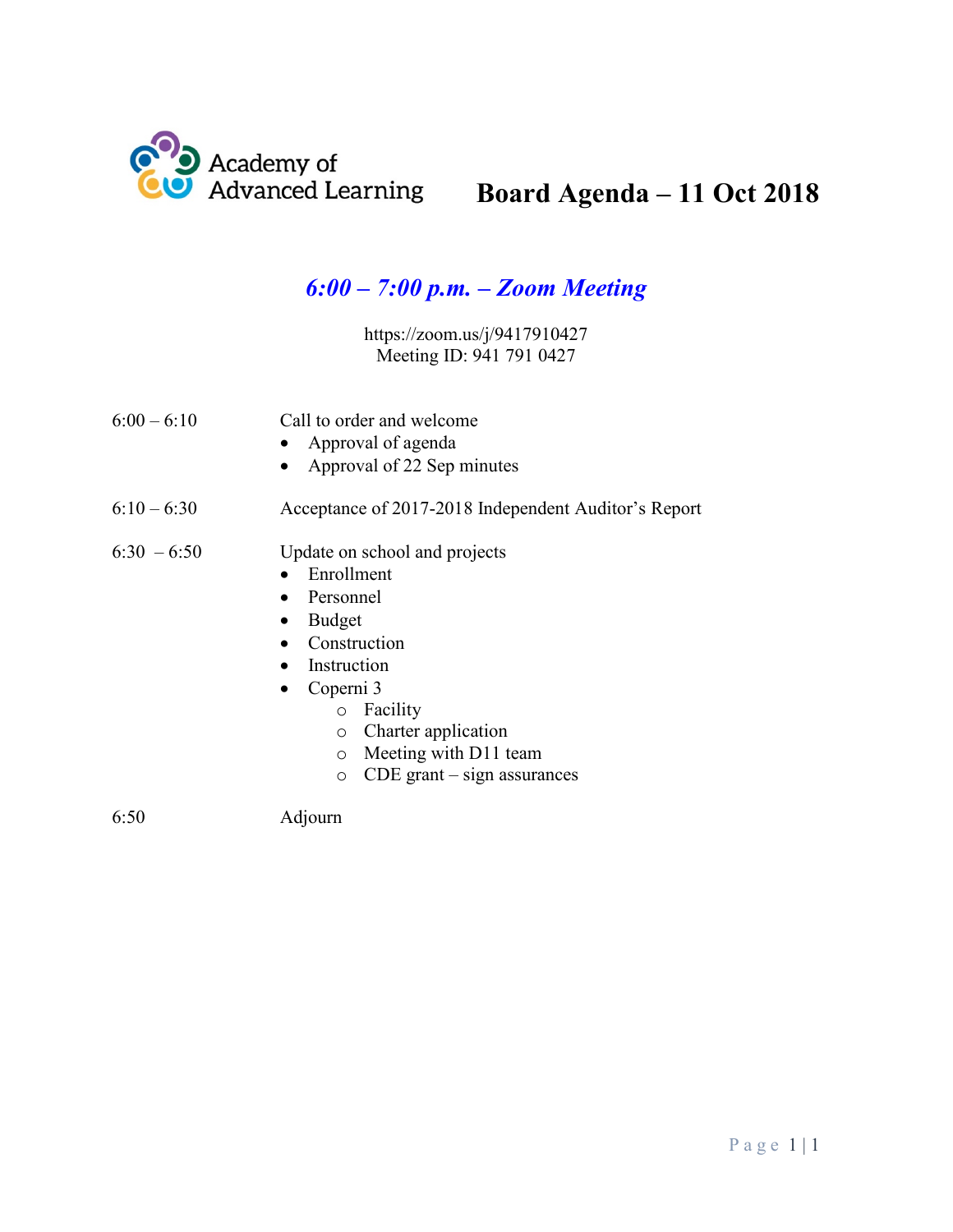#### **MINUTES**

#### Third Future Schools (TFS) Board Meeting Oct 11, 2018 Zoom Meeting

Meeting called to order: 6:03 pm

#### **Board Members Present (on-line):**

Aljean Tucker Rachel Ngola

#### **Board Members Absent:** Pati Montgomery

**TFS Staff Present:** Mike Miles, CEO

**Welcome** Rachel opened the meeting.

**Motion to approve agenda as presented, Tucker Second:** Ngola **Vote:** Unanimous approval

### **Motion to approve minutes from the September 22nd board meeting, Tucker Second:** Ngola

**Vote:** Unanimous approval

- Miles began with an update on the school:
	- o Playground is in place
	- o Miles reviewed a few changes in staff positions
	- o October count will be 698
	- o We started on new construction: 3 ceilings and a cafeteria room
- Jodie Cates from BKD auditing firm joined the meeting at 6:15 p.m. She began a review of the **2017-2018 Independent Auditor's Report**
	- o The audit process has been very smooth
	- o There have been no significant issues
	- o AAL received a "clean, unmodified opinion"
	- o Cheryl Serrano is very meticulous
	- o Small improvements can be made:
		- **One accounts payable invoice was noted in the wrong year**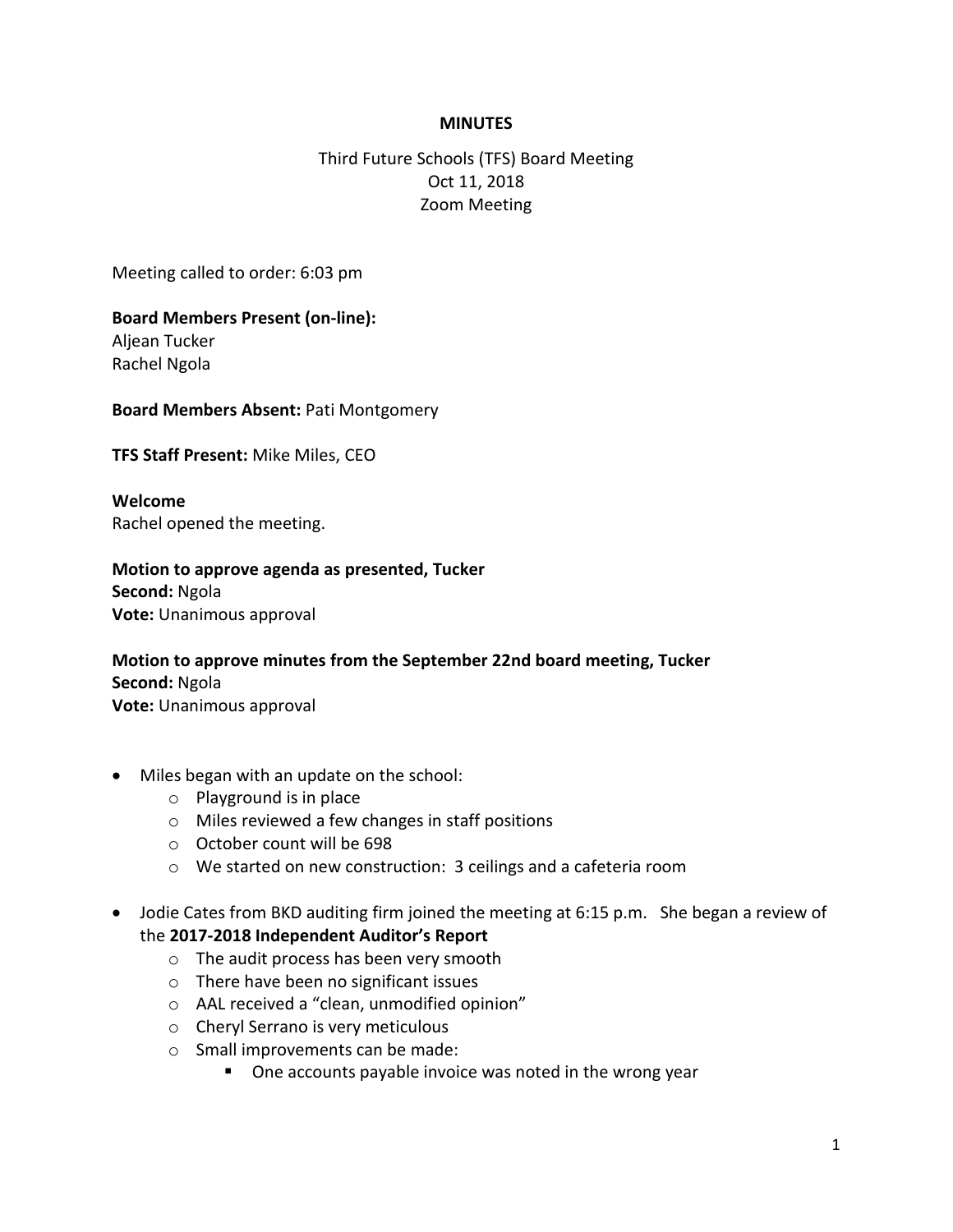- The "actual" amount noted in the 9-30-18 quarterly report is the same as the previous quarterly report
- Need to continue to be diligent about using both compensating controls and preventative controls
- $\circ$  Going forward, BKD will continue to work with the school on how to access risk and have a robust risk assessment
- o There will be new accounting standards related to leases starting in fiscal year 2021
- Miles finished the report on the school:
	- o Board will meet with D11 charter review team on Tuesday, 16 October
	- o Miles will meet (via Zoom) with Rachel, Aljean, and Jessica on Sunday morning to review notes for the meeting with D11
	- o We are moving forward with the Macy's building renovation
- The Board agreed to arrange for a dinner gift certificate for Cheryl Serrano for doing such a good job on the internal audit.

#### **Motion to adjourn meeting at 7:02 p.m., Tucker Second:** Ngola **Vote:** Unanimous approval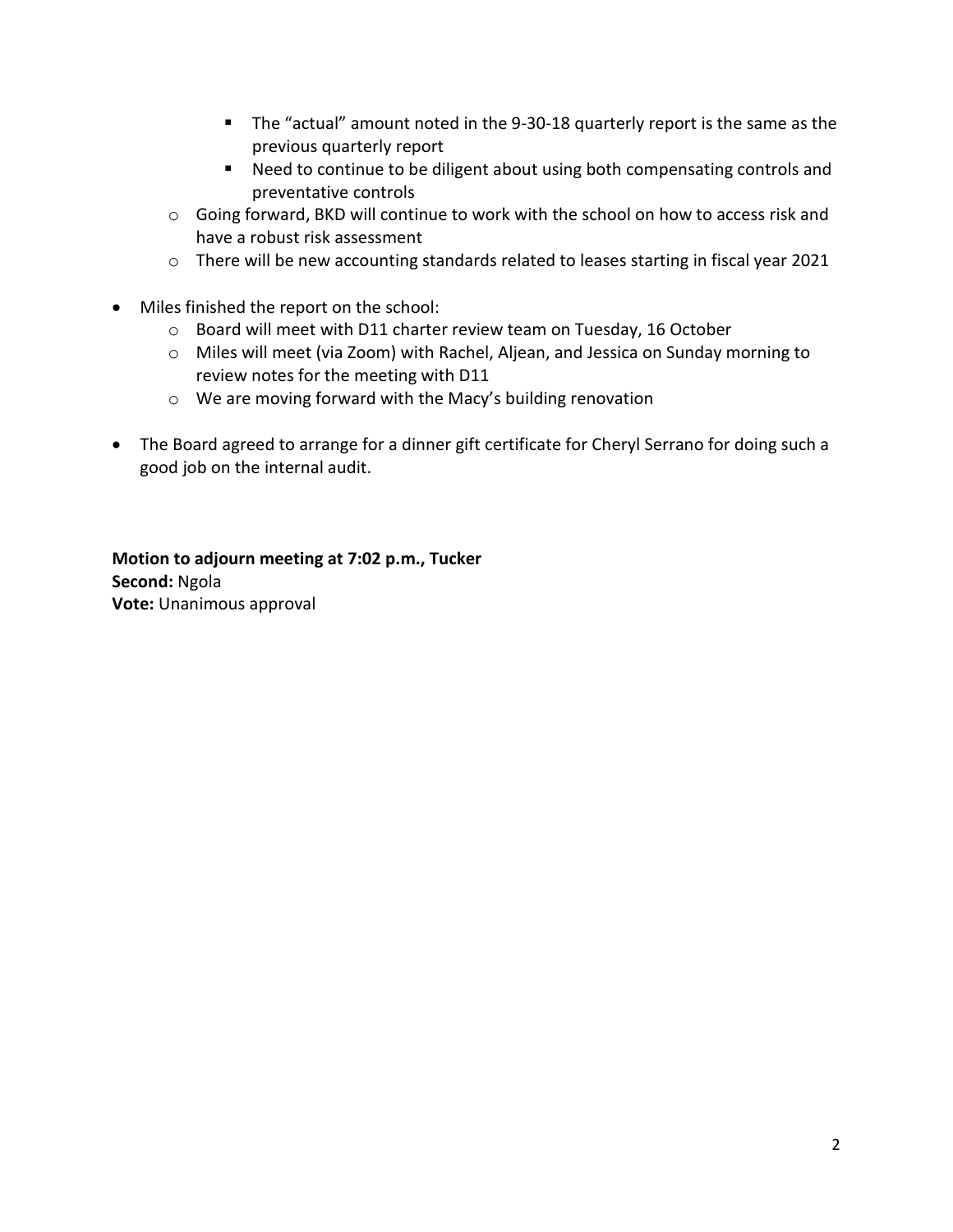

# **Board Agenda – 29 Nov 2018**

## *1:00 – 2:15 p.m. – in-person meeting*

### **At AAL, 431 Sable Blvd., Aurora**

| $1:00 - 1:10$ | Call to order and welcome<br>Approval of agenda<br>Approval of 11 Oct minutes                          |
|---------------|--------------------------------------------------------------------------------------------------------|
| $1:10 - 1:30$ | Update on Coperni 3<br>Facility<br>Release to CSI?<br>$\bullet$<br>CDE grant                           |
| $1:30 - 1:45$ | Update on AAL<br>October count<br>Personnel<br>Budget<br>• Aurora MLO<br>• Construction<br>Instruction |
| $1:45 - 2:00$ | <b>Future Board members</b><br>Review resume<br>Process for interviewing                               |
| $2:00 - 2:15$ | Tour of school                                                                                         |

2:15 Adjourn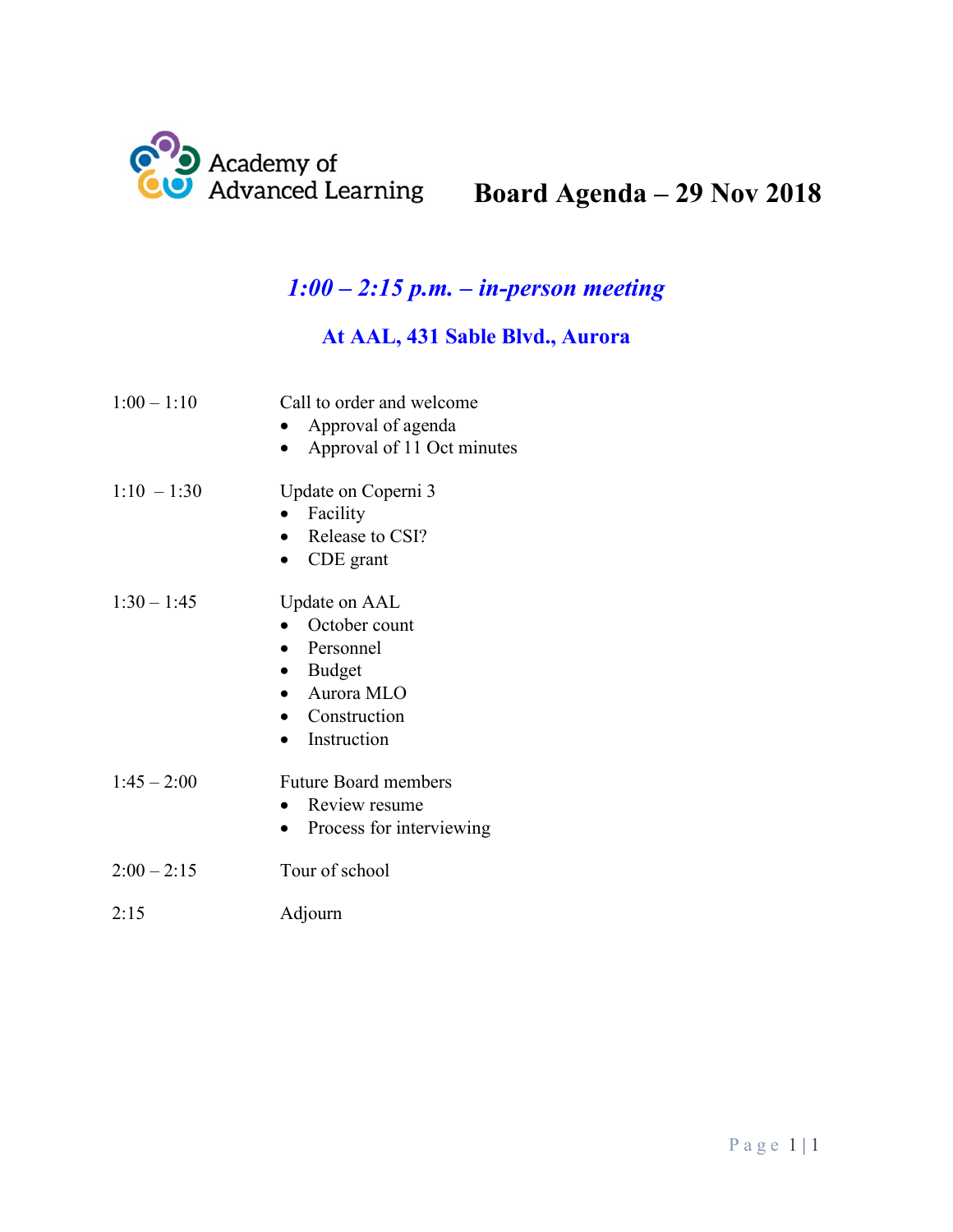Academy of Advanced Learning Minutes for Board Meeting November 29, 2018

The meeting was called to order at 1:05 pm on November 29, 2018 by Rachel Ngola, Board President Those in attendance: Rachel Ngola, Aljean Tucker, Mike Miles

Approval of the agreed was approved with the motion for approval made by Aljean Tucker and seconded by Rachel Ngola.

Minutes from the previous meeting were approved with the motion for approval made by Aljean Tucker and seconded by Rachel Ngola.

Update on Coperni 3:

- D11 Approved Third Future School, Coperni 3 to be released to CSI
- Grant money has been raised for Coperni 3 in the amount of \$690,000 for school year 2018-2019 with another \$100,000 in 2019
- The top floor of Macy's in the Citadel will house Coperni 3. The building with renovations will be purchased for \$6.2 million with a loan for \$5.8 million.
- CDE will be giving grant money over the next 3 years.
- A new office manager is being secured in January so that the present office manager can move to Coperni 3.

Update on AAL:

- Enrollment is 698 as of October Count
- A second grade teacher was replaced
- There will be mil levy coming in January
- Testing will happen in December to monitor students as well as instruction
- There is continued construction to improve the building especially due to increase enrollment.

Future Board Members:

• We have two possible candidates who will be contacted with the possibility of starting in January.

Board members toured the school Meeting was Adjourned at 2:47

Submitted by Aljean Tucker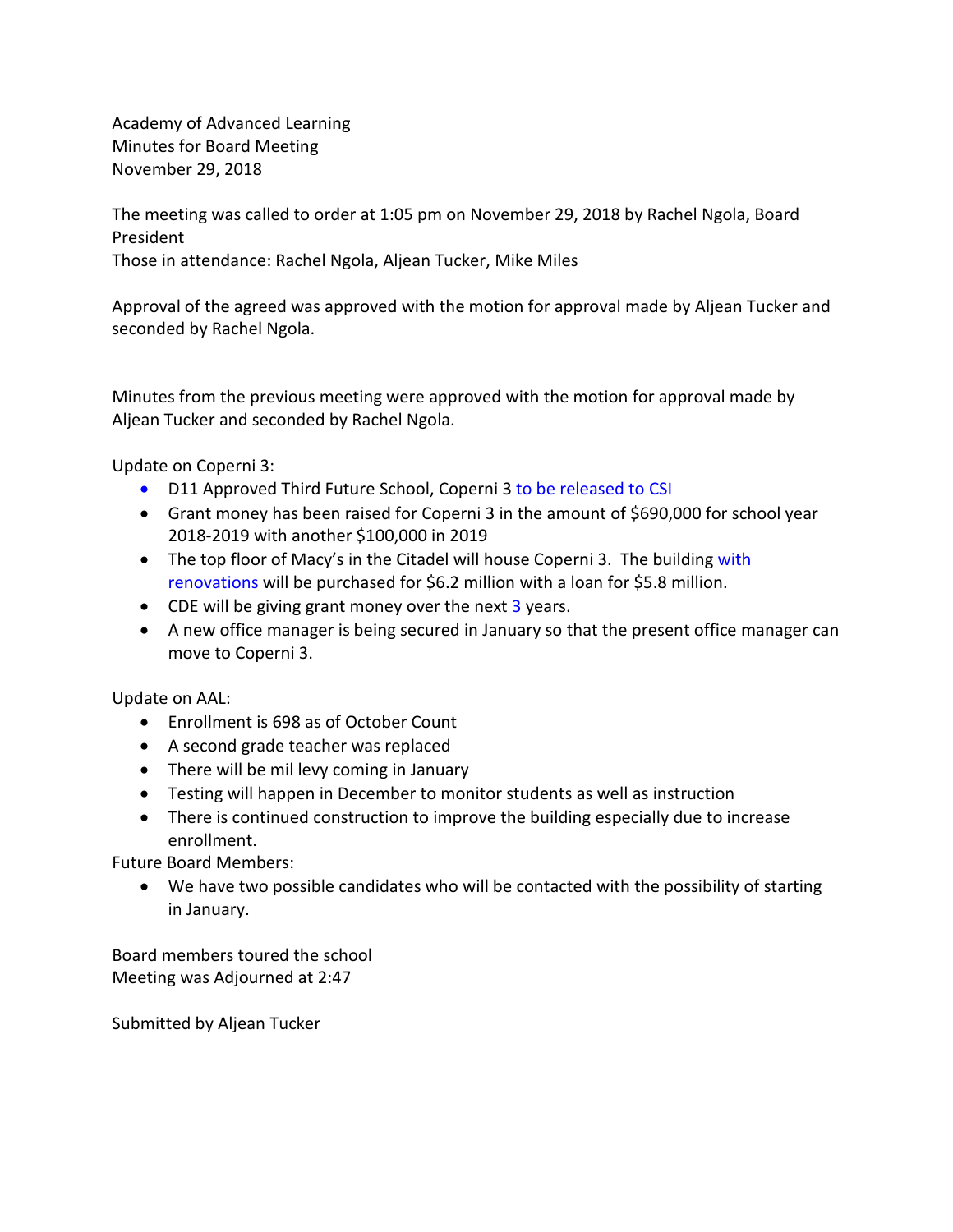

# **Board Agenda – 5 Dec 2018**

## *3:00 – 3:30 p.m. – in-person meeting*

## **At Castle Pines Library**

| $1:00 - 1:10$ | Call to order and welcome<br>• Approval of agenda                          |
|---------------|----------------------------------------------------------------------------|
| $1:10 - 1:30$ | Action Item: Approval of Merger with Monarch<br>Discussion<br>• Resolution |
| 1:30          | Adjourn                                                                    |